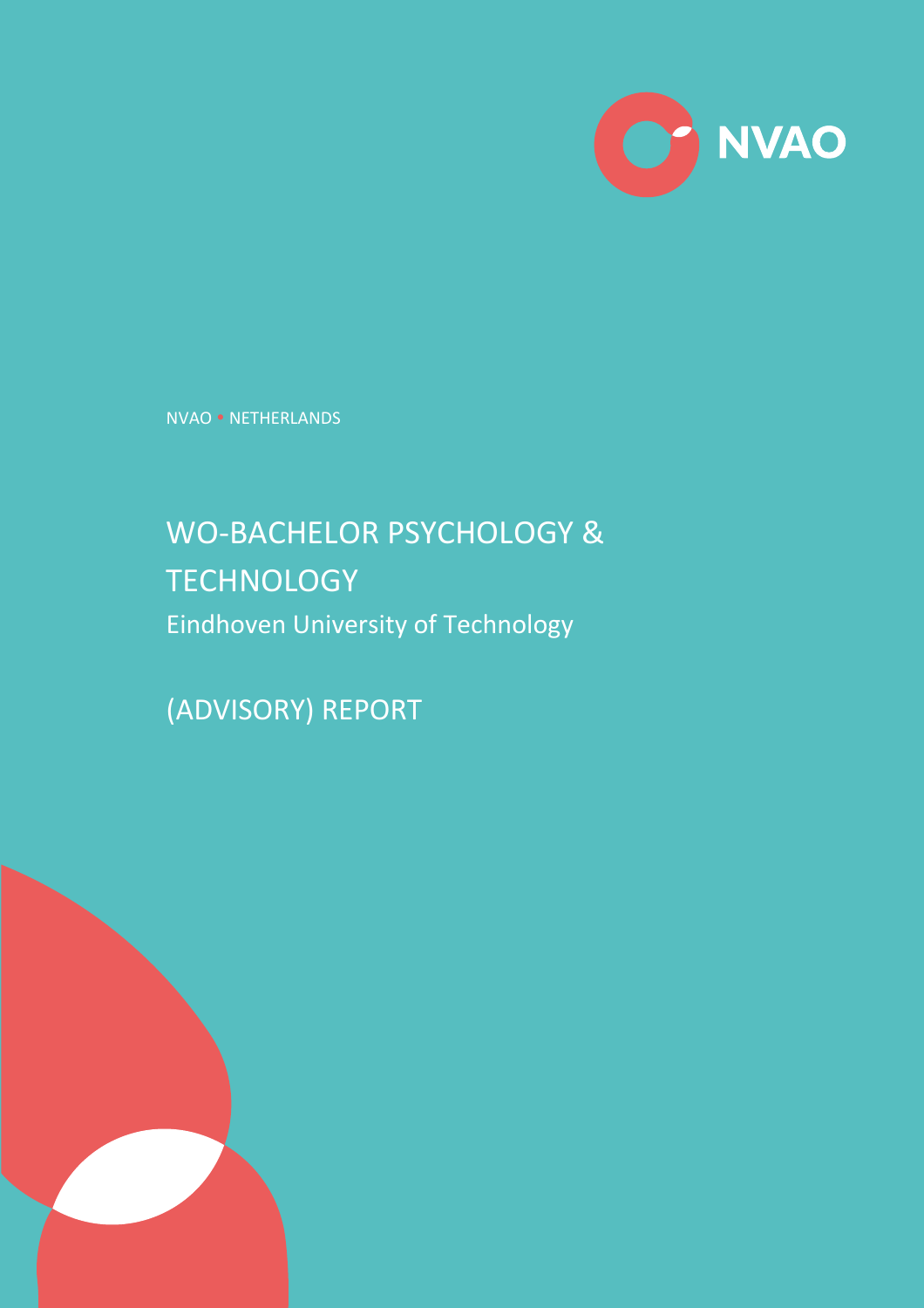NVAO NETHERLANDS

# WO-BACHELOR PSYCHOLOGY & **TECHNOLOGY** Eindhoven University of Technology

LIMITED INITIAL ACCREDITATION (ADVISORY) PANEL REPORT

*19 DECEMBER 2019*

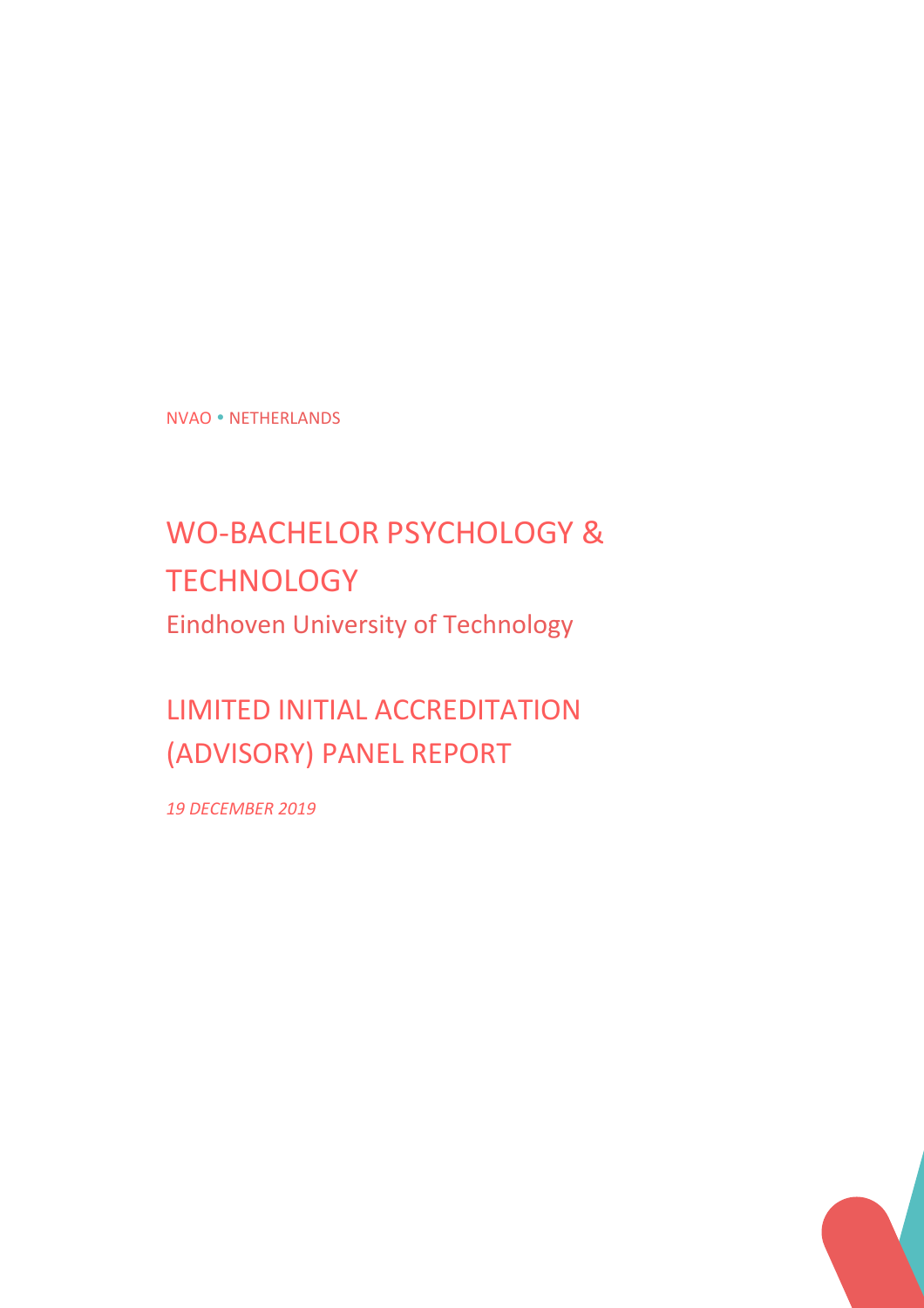## **Contents**

| 1 |     |  |  |  |  |
|---|-----|--|--|--|--|
| 2 |     |  |  |  |  |
|   | 2.1 |  |  |  |  |
|   | 2.2 |  |  |  |  |
| 3 |     |  |  |  |  |
|   | 3.1 |  |  |  |  |
|   | 3.2 |  |  |  |  |
|   | 3.3 |  |  |  |  |
| 4 |     |  |  |  |  |
|   | 4.1 |  |  |  |  |
|   | 4.2 |  |  |  |  |
|   | 4.3 |  |  |  |  |
|   | 4.4 |  |  |  |  |
|   | 4.5 |  |  |  |  |
|   | 4.6 |  |  |  |  |
| 5 |     |  |  |  |  |
|   |     |  |  |  |  |
|   |     |  |  |  |  |
|   |     |  |  |  |  |
|   |     |  |  |  |  |



 $\overline{3}$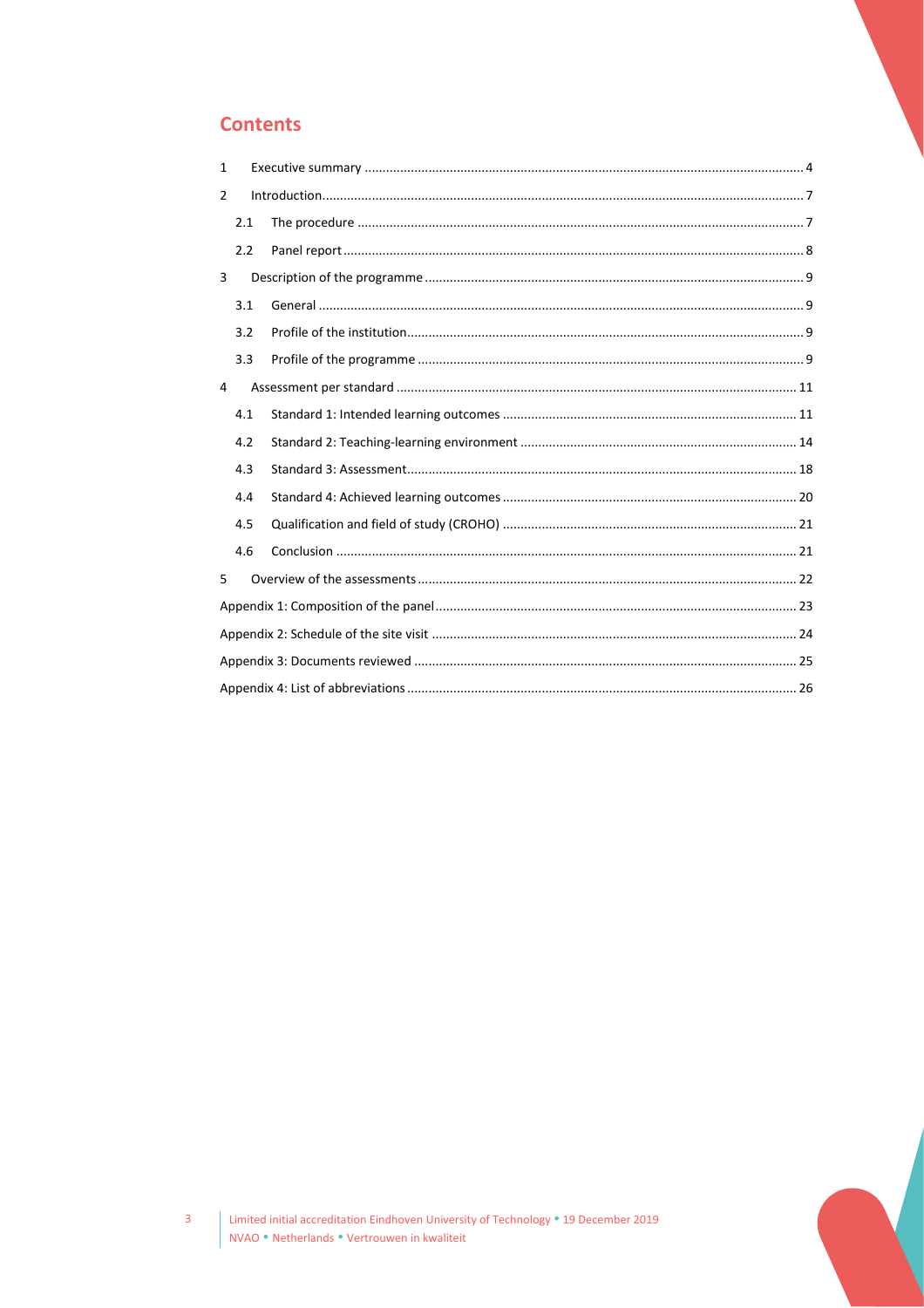### <span id="page-3-0"></span>1 **Executive summary**

The Accreditation Organisation of the Netherlands and Flanders (NVAO) received a request for an initial accreditation procedure regarding a proposed wo-bachelor Psychology & Technology at Eindhoven University of Technology. NVAO convened an expert panel, which studied the information available and discussed the proposed programme with representatives of the institution and the programme during a site visit.

The intended independent programme wo-bachelor Psychology & Technology previously was delivered as a track within the existing programma bachelor Innovation Sciences. Registration as a separate programme requires an initial accreditation. The bachelor Innovation Sciences was assessed in the beginning of 2017 (site visit: 14 February 2017) and accredited on 31 August 2017 (005705). The panel was informed on the previous assessment and the programme systematically addressed all suggestions for improvement by the previous panel. Since this is an existing programme the initial accreditation comprises also standard 4: Achieved Learning Outcomes

The following considerations have played an important role in the panel's assessment.

The Psychology & Technology programme's main objective is to teach students to understand and influence the complex relationships between innovation and technology from a user, socio-economic and technological perspective. Students will learn the specific language and culture affiliated with the engineers who develop and adapt technological innovations. The programme offers three different specialisations which define the context of the innovation process being studied: ICT, Living, and Robotics. Most students of the Psychology & Technology programme pursue a career with a multidisciplinary focus. Students who aspire a more technical career acquire the required knowledge and skills, provided they chose the appropriate electives.

The panel established that the intended learning outcomes comply with the criteria for academic curricula as outlined by the Dutch Universities of Technology (3TU) for the bachelor's level (Academic Competences and Quality Assurance (ACQA) framework). The programme's Advisory Board, which gives advice to every programme of the Department of Industrial Engineering & Innovation Sciences, is wellstructured, comprising both profit and non-profit organisations. The panel appreciates that the programme is actively engaging its stakeholders in terms of knowledge and competencies, as well as in terms of the English language. As a result, the programme is filled with relevant subject matters and trends from the professional working field.

The panel is of the opinion that the curriculum is well structured, as it covers all of the intended learning outcomes and addresses the programme-relevant subjects. The programme offers a strong psychological profile of Human-Computer Interaction within the three pillars: psychology, research methods and engineering, thereby offering students to either deepen or broaden their (inter)disciplinary knowledge and understanding. The ICT, Living, and Robotics specialisations, contribute a proper solution to the societal need for T-shaped researchers in these particular fields. Furthermore, the panel noticed a good connection between research topics and Bachelor End Projects. The options to switch to other fields, indicate a sufficient foundation for a wide range of follow-up masters.

All of the lecturers are experienced lecturers who have a PhD and are active researchers with a multidisciplinary focus. The panel was particularly pleased to hear that the programme strives to balance workload between education and research tasks. This balance ensures that the latest research results can be used within the programme.

The programme is delivered in English. The following arguments convinced the panel of the need to adopt English as the working language of the programme. It prepares students for the subsequent master programmes and the professional work field. In nearly all companies and organisation in which

Limited initial accreditation Eindhoven University of Technology . 19 December 2019 NVAO Netherlands Vertrouwen in kwaliteit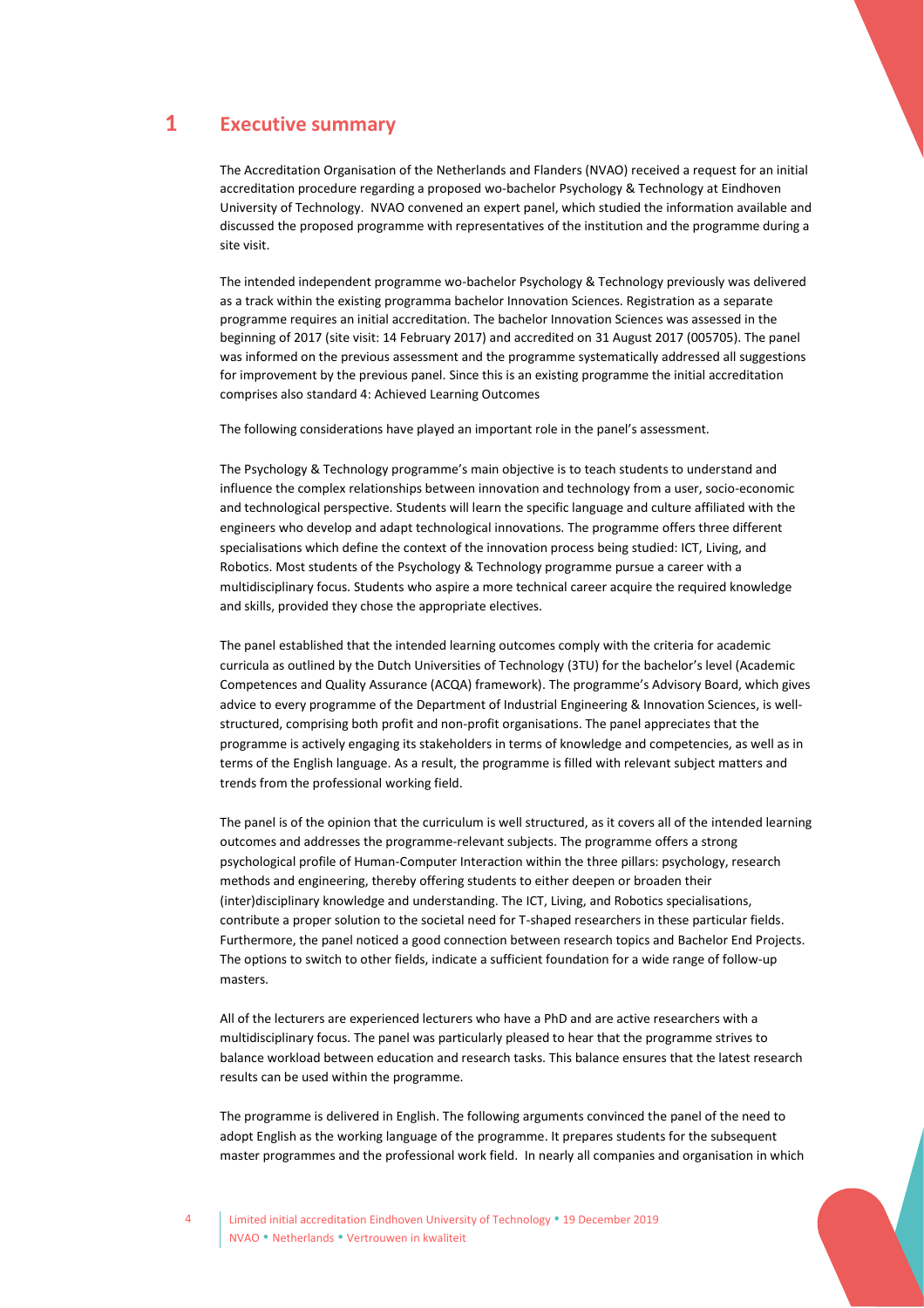the students will pursue their future (international) careers English will be the principal language. Next there is the necessity for the innovative 'top sectors' in the Dutch economy to attract international students. Students have to be prepared to work in an intercultural environment. Attracting staff members with a different cultural background is essential to make an intercultural learning environment possible.

The teaching concept and the course methods are suitable. The course documents are well thought out and clear and transparent. Learning concepts and formats are sound and there is a good combination and variation of appropriate working methods. A point of concern for the panel was the study success of the programme. Approximately 75% of the students need more than three years to graduate for their bachelor's programme. The panel investigated whether this was caused by an overloaded or not well organised programme. Based on the interviews with programme management, lecturers, students and alumni, the panel finally came to the conclusion that this is not the case. The delay in general is explained by extracurricular activities, additional courses followed and students who switch to the Psychology & Technology programme from other programmes. Moreover, the panel is positive about the guidance students are provided with throughout the programme. The student advisors and student mentors are approachable and deliver effective support to students; advancing integration into the student community as well as chosing a proper study path.

The quality assurance of the examination process is well-thought-out. Exams and assessments are well structured and adequately monitored. The Examination Committee is very involved and pro-active in the bachelor programme, which the panel appreciates. The type of assessment is in line with the learning objectives of the programme and the rubrics are clear. The programme is frequently evaluated in different ways. The panel values that, at the time of the site visit, lecturers were working to replace the old assessment form of the Bachelor End Project by a rubric of the learning outcomes to support calibration of assessments. This is one of the improvements suggested by the recent Assessment of the programma Innovation Sciences.

The panel studied a selection of 15 theses from the track Psychology & Technology. The selection covered the three pillars in comparable numbers and included a balanced range of final marks. The panel determined from this that the Bachelor End Projects display a clear emphasis on analytic skills. Students demonstrate mastering the intended learning outcomes in their thesis more than sufficiently. The panel established that the theses are of good quality. Also, there is sufficient evidence that the Psychology & Technology graduates are well qualified for subsequent studies (such as the Human-Technology Interaction (HTI) master as well as non-HTI masters like Data Sciences) and to meet the expectations of the job market. Based on these findings the panel concludes that the intended learning outcomes are achieved.

The panel does -however- remark that the emphasis within the programme lies mainly on psychology and research methods from psychology. The panel suggests that the programme could strengthen its profile if it focused more on engineering and/or engineering applications. The panel also suggests the programme management to consider to revise the ICT specialisation into Artificial Intelligence or Data Science. This would bring the ICT specialisation more in line with current social and technological developments.

The panel comes to the conclusion that the programme meets all assessments standards. Given these considerations, the panel advises NVAO to take a positive decision regarding the quality of the proposed programme wo-bachelor Psychology & Technology at Eindhoven University of Technology.

The Hague, 19 December 2019

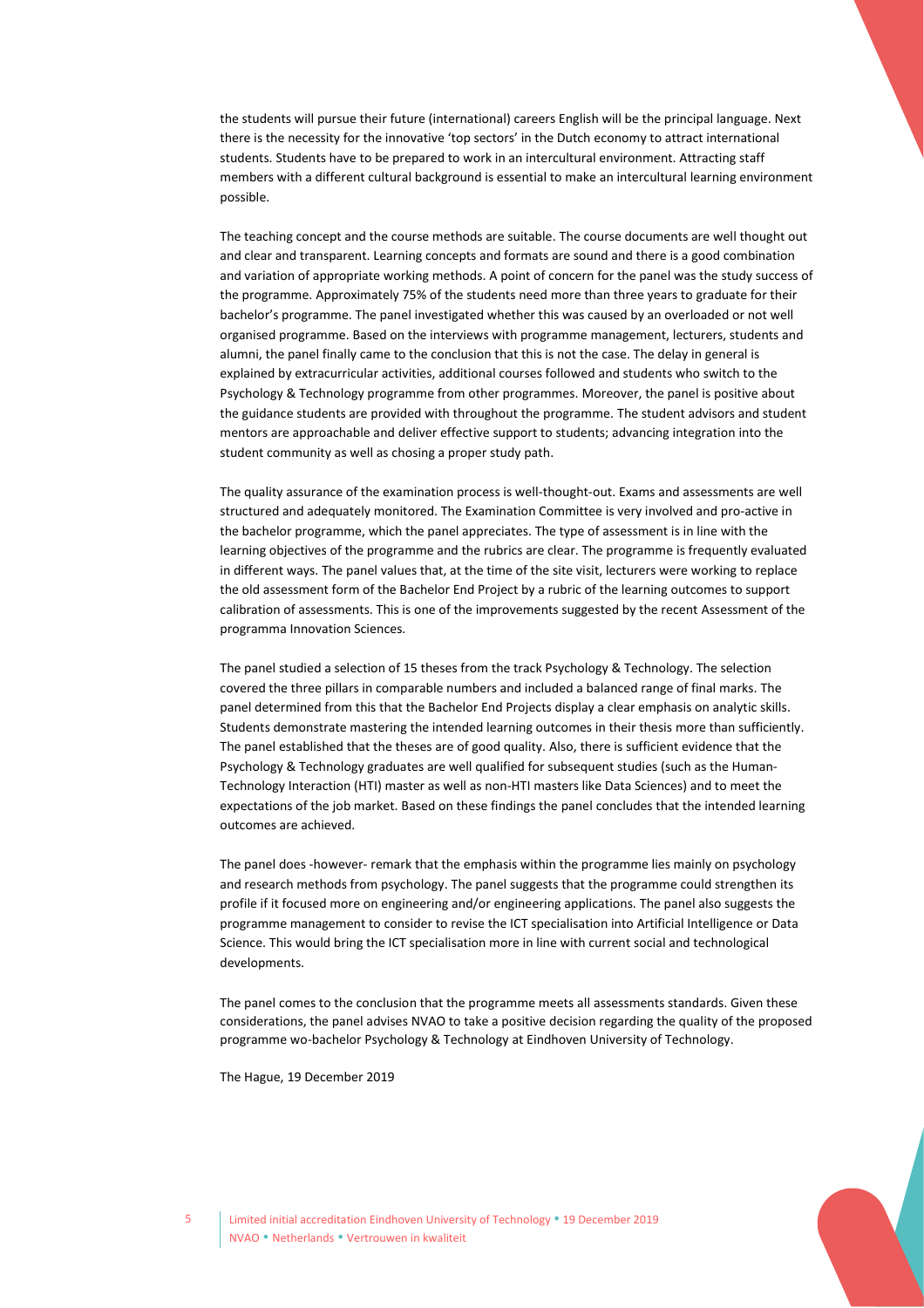On behalf of the assessment panel convened for the initial limited accreditation assessment of the wobachelor Psychology & Technology at Eindhoven University of Technology*,*

Prof. dr. Ir. D. Heylen Y. Blom<br>
(Chair) (Secreta

(Secretary)



6 Limited initial accreditation Eindhoven University of Technology 19 December 2019 NVAO · Netherlands · Vertrouwen in kwaliteit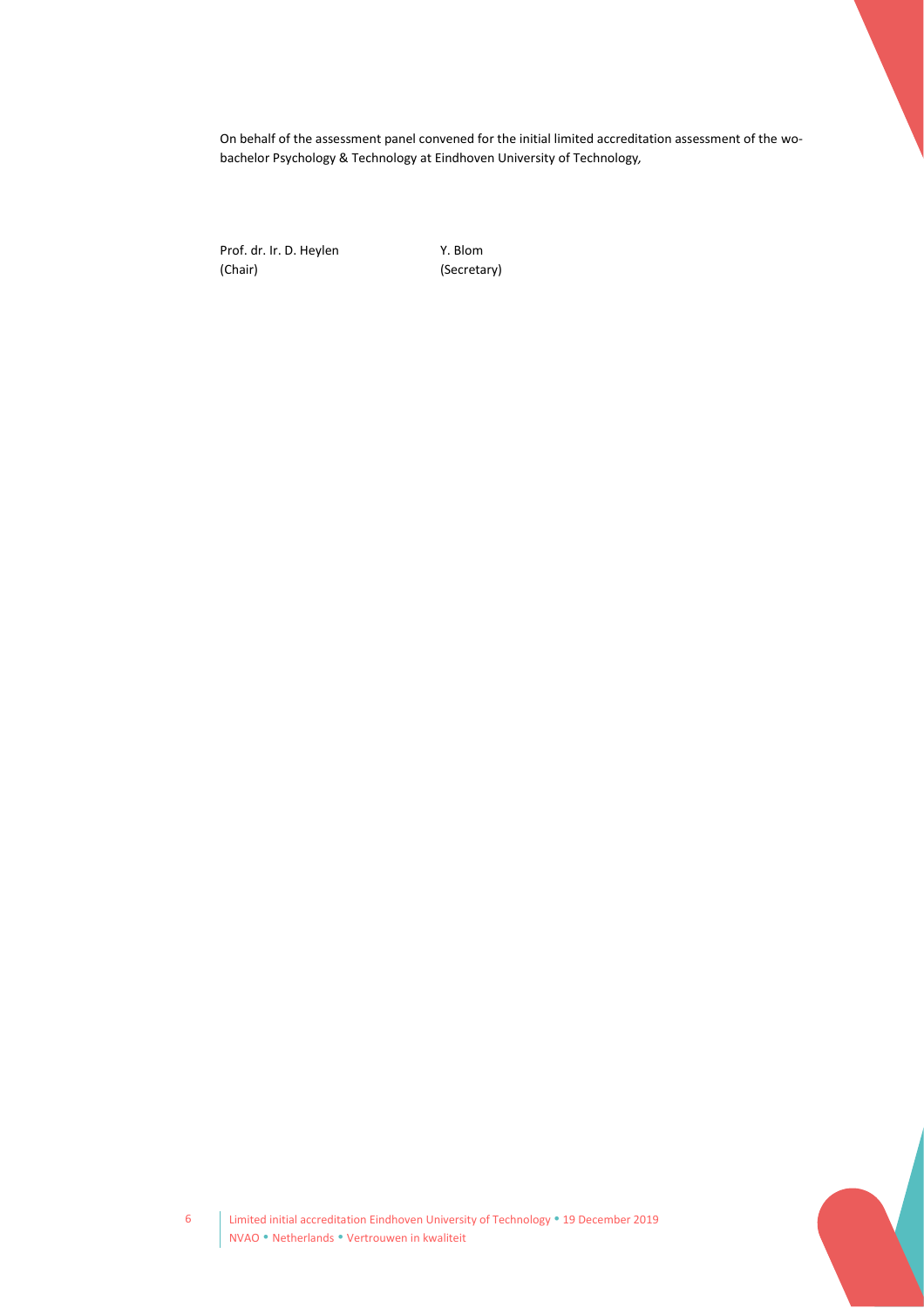# <span id="page-6-0"></span>2 **Introduction**

#### 2.1 The procedure

<span id="page-6-1"></span>NVAO received a request for an initial accreditation procedure including programme documents regarding a proposed academic bachelor Psychology & Technology. The request was received on 8 July 2019 from Eindhoven University of Technology.

An initial accreditation procedure is required when a recognised institution wants to award a recognised bachelor's or master's degree after the successful completion of a study programme. The procedure for initial accreditation is slightly different as compared to the approach for programmes that have already been accredited. Initial accreditation is in fact an ex ante assessment of a programme. The programme becomes subject to the normal accreditation procedures once initial accreditation has been granted.

To assess the program, the NVAO convened an international panel of experts. The panel consisted of: **Chair** 

- Prof. dr. ir. Dirk Heylen, (*voorzitter*), professor Socially Intelligent Computing at University of Twente
- Panel members
- Dr. ir. Maka De Lameillieure, director Research and Valorization, Antwerp Management School;
- Prof. dr. Eric Postma, professor in Artificial Intelligence at Tilburg University Student member
- Wietske Rem BSc, (*student-lid*) student MSc Mechanical Engineering, University of Twente

On behalf of the NVAO, Frank Wamelink and Yvet Blom MSc, were responsible for the processcoordination and the drafting of the experts' report.

This composition reflects the expertise deemed necessary by NVAO. All the panel members signed a statement of independence and confidentiality.

The panel has based its assessment on the standards and criteria described in the NVAO Assessment framework for limited programme assessment for the higher education accreditation system of the Netherlands (Stcrt. 2019, nr 3198).

The following procedure was undertaken. The panel members prepared the assessment by analysing the documents provided by the institution (Annex 3: Documents reviewed). The panel organised a preparatory meeting on 29 October 2019, the day before the site visit. During this meeting, the panel members shared their first impressions and formulated questions for the site visit.

The site visit took place on 30 October 2019 at Eindhoven University of Technology. During this visit, the panel was able to discuss the formulated questions and to gather additional information during several sessions (Annex 2: Schedule of the site visit). Afterwards, the panel discussed the findings and considerations and pronounced its preliminary assessments per theme and standard. At the end of the site visit, the initial findings were presented to the institution.

Based on the findings, considerations and conclusions the secretary wrote a draft advisory report that was first presented to the panel members. After the panel members had commented on the draft report, the chair endorsed the report. On 9 December 2019 the advisory report was sent to the institution, which was given the opportunity to respond to any factual inaccuracies in the report. The institution replied on 19 December 2019. All suggested corrections were adopted. Subsequently the final report was endorsed by the panel chair. The panel composed its advice fully independently and offered it to NVAO on 19 December 2019.



Limited initial accreditation Eindhoven University of Technology . 19 December 2019 NVAO Netherlands Vertrouwen in kwaliteit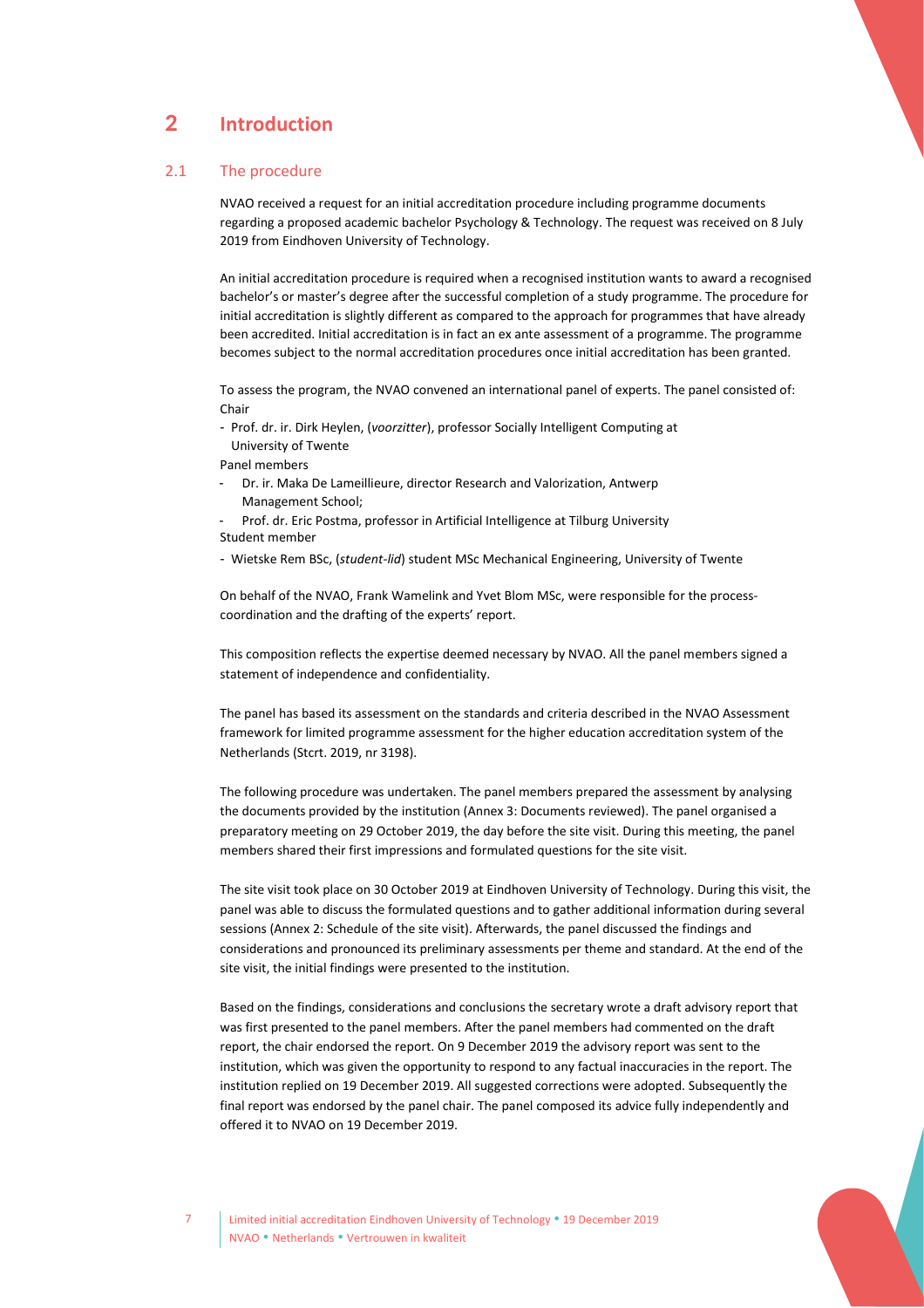#### 2.2 Panel report

<span id="page-7-0"></span>The first chapter of this report is the executive summary of the report, while the current chapter is the introduction.

The third chapter gives a description of the programme including its position within the institution, the Eindhoven University of Technology and within the higher education system of the Netherlands.

The panel presents its assessments in the fourth chapter. The programme is assessed by reviewing the themes and standards in the Initial Accreditation Framework. For each standard the panel presents an outline of its findings, considerations and a conclusion.

The outline of the findings are the objective facts as found by the panel in the programme documents, in the additional documents and during the site visit. The panel's considerations consist of the panel's judgments and subjective evaluations regarding these findings and their relative importance. The considerations presented by the panel are at the basis of a concluding overall assessment.

The panel concludes the report with a table containing an overview of its assessments per standard.

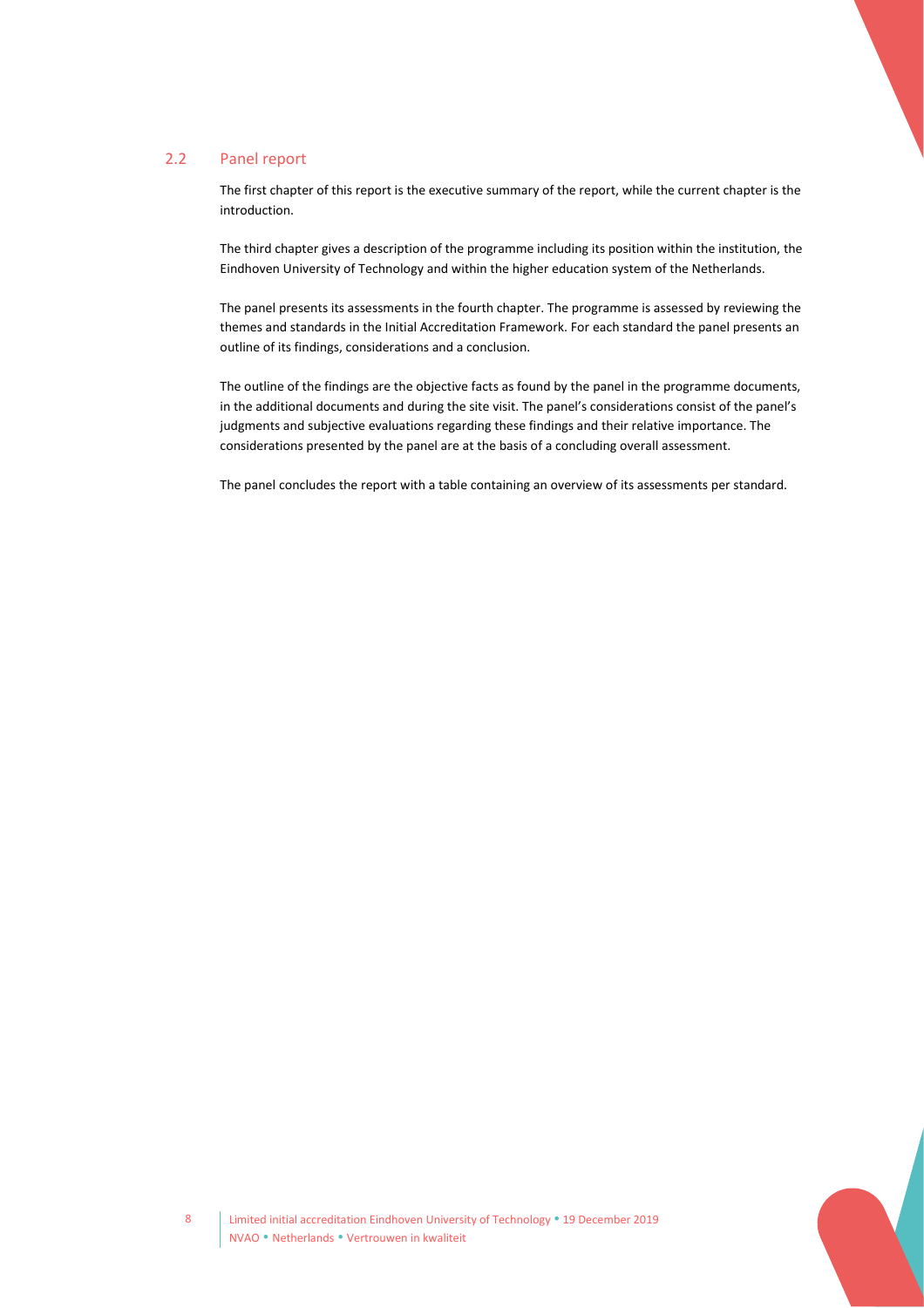## <span id="page-8-0"></span>3 **Description of the programme**

#### 3.1 General

<span id="page-8-1"></span>

| <b>Netherlands</b>                 |
|------------------------------------|
| Eindhoven University of Technology |
| Psychology & Technology            |
| bachelor                           |
| academic (wo)                      |
| <b>Bachelor of Science</b>         |
| Eindhoven                          |
| 180 EC                             |
| Technology                         |
|                                    |

#### 3.2 Profile of the institution

<span id="page-8-2"></span>Eindhoven University of Technology (TU/e) is divided into nine departments that offer 12 bachelor programmes and 15 graduate programmes. The bachelor programme consists of a total of 15 majors and the graduate programmes of 23 master's degree programmes. TU/e aims to be an international leading university by excelling in key research areas and education, specialising in engineering science and technology. The university seeks to promote the development of engineering sciences and technological innovation as a result of which they want to contribute to solving major societal issues in the energy, health and smart mobility industries, in and outside of the Eindhoven area.

The TU/e began an extensive educational restructuring in 2012 by placing its educational bachelor programmes into the Bachelor College (BC). Two years later, in 2014, the university changed the organisation of its master and PhD programmes by positioning those into the Graduate School (GS). In both the BC and the GS construction, students have more options to create a tailored study programme based on their personal ambitions and interests. This allows them to become T-shaped engineers with a sound scientific foundation and depth, combined with the necessary skills to successfully flourish in challenging multidisciplinary working environments.

#### 3.3 Profile of the programme

<span id="page-8-3"></span>The Bachelor programme Psychology & Technology is a School of Innovation Sciences programme (School of IS) within the Department of Industrial Engineering & Innovation Sciences (Department of IE & IS) at the Eindhoven University of Technology. Psychology & Technology is currently part of the bachelor programme Innovation Sciences and is one of two majors that the programme offers. For three reasons the Department of IE & IS has decided to apply for an initial accreditation application to launch a Bachelor Psychology & Technology programme:

- 1. The current programme exceeds a well manageable number of students;
- 2. The major Psychology & Technology subsequently developed, and will further develop, a differentiated profile;

3. Name and communication on the programme will be clearer to address prospective students. The curriculum consists of a total study load of 180 European Credits (EC) and is a three-year programme. The objectives of the bachelor programme includes teaching students to understand and influence the complex relationships between innovation and technology. The programme provides an academic foundation to research analyse innovations and innovation processes from a user, socioeconomic and technological perspective. The programme offers three specialisations which define the context of the innovation process being studied: Information and Communication Technology (ICT), focusing on innovations in a computing context, Living, involving innovations in the built environment, and Robotics, which focusses on innovations involving robots and artificial intelligence.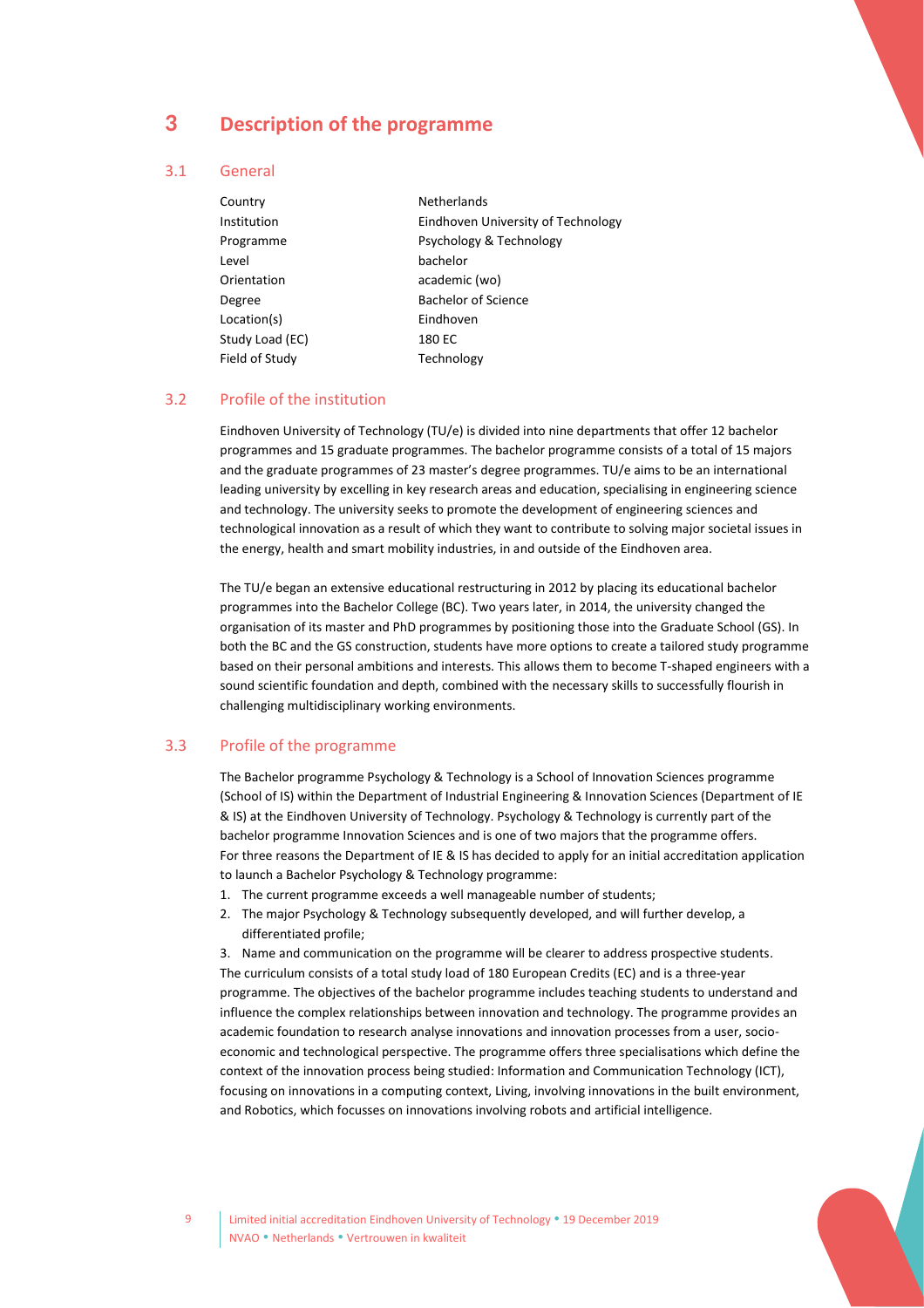The Psychology & Technology programme gives students access to several TU/e master programmes depending on the electives they chose. Students who successfully complete the mandatory major and electives are offered access to the School of IS master programmes: the Master Innovation Sciences, the Master Human-Technology Interaction, and the Master Innovation Management. Subject to the mandatory electives, students may also be eligible for certain TU/e engineering programmes or from other universities.

At present, there are no comparable university-level research bachelor programmes in the Netherlands that focus on both psychology and technology. The working language of the programme is English, to match the working language in subsequent master programmes and the professional work field.

The intended start date of the programme is September 2020, with a maximum of of 100 students in the first year.

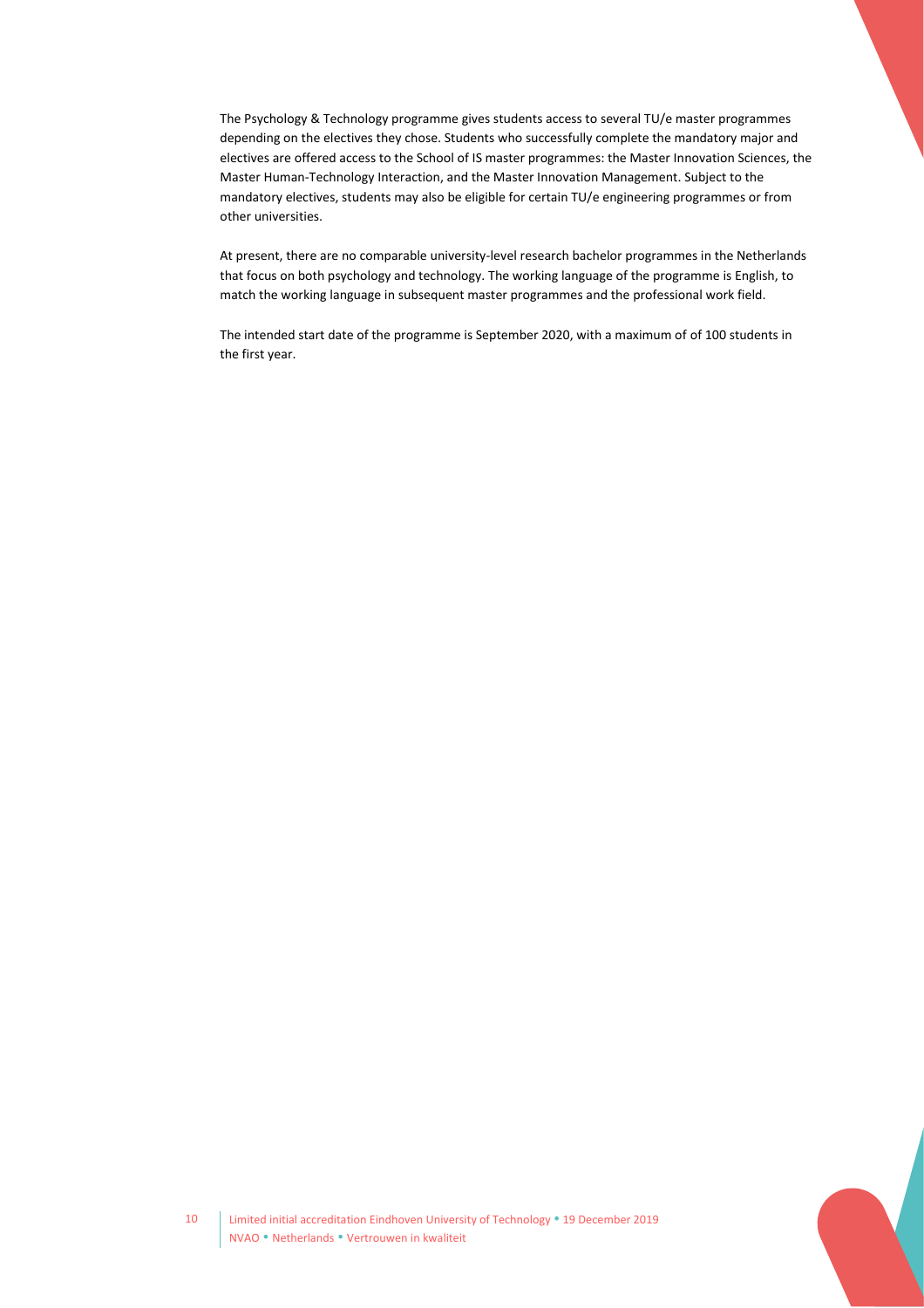## <span id="page-10-0"></span>4 **Assessment per standard**

This chapter presents the evaluation of the standards by the assessment panel. The panel has reproduced the criteria for each standard. For each standard the panel presents (1) a brief outline of its findings based on the programme documents and on documents provided by the institution and the site visit, (2) the considerations the panel has taken into account and (3) the panel's conclusion. The panel presents a conclusion for each of the standards, as well as a final conclusion.

The assessment is based on the standards and criteria described in the NVAO Assessment framework for the higher education accreditation system of the Netherlands (Stcrt. 2019, nr 3198). Fundamental to the assessment is a discussion with peers regarding the content and quality of the new programme.

Regarding each of the standards, the assessment panel gives a substantiated judgement on a threepoint scale: meets, does not meet or partially meets the standard. The panel subsequently gives a substantiated final conclusion regarding the quality of the programme, also on a three-point scale: positive, conditionally positive or negative

#### <span id="page-10-1"></span>4.1 Standard 1: Intended learning outcomes

*The intended learning outcomes tie in with the level and orientation of the programme; they are geared to the expectations of the professional field, the discipline, and international requirements.*

#### *Outline of findings*

The Psychology & Technology programme's main objective is to teach students to understand and influence the complex relationships between innovation and technology from a psychological perspective. The information submitted to the panel prior to the site visit, outlines the programme's focus on the relationship between technology and people, matching technical systems to the needs, requirements, abilities and limitations of human users. Psychology & Technology offers an academic foundation for both design and research skills to be able to study and to analyse innovations and innovation processes from a user, socio-economic and technological perspective. Students will learn the specific language and culture affiliated with the engineers who develop and adapt technological innovations. Additionally, students learn to combine and integrate technical and social science analyses to enable them to make recommendations on innovations or innovation processes and reflect on the anticipated improvements. The programme also teaches students to convey the results of their analyses and improvements to scientists, politicians, and the general public.

The programme offers three specialisations which define the context of the innovation process being studied: the computing context in the ICT specialisation, the built environment context in the Living specialisation, and a robot and artificial intelligence context in the Robotics specialisation.

Students who obtain a bachelor's degree are eligible to start a master's degree at TU/e. The programme gives students access to several TU/e master programmes depending on the electives they chose. Students who complete the mandatory major and electives are eligible for the master programmes of the School of IS: the Master Innovation Sciences, the Master Human-Technology Interaction, and the Master Innovation Management. Subject to the mandatory electives, students may also be eligible for engineering programmes at the TU/e or other universities.

#### *Intended learning outcomes*

The programme management and lecturers interviewed by the panel emphasised that acquiring a solid understanding of psychological methodology while at the same time gaining engineering knowledge and skills, sets this bachelor programme apart from other programmes at TU/e and other Dutch universities. The programme management has demonstrated that the learning outcomes are in line with the criteria for academic curricula as outlined by the Dutch Universities of Technology (4TU), which forms the Academic Competences and Quality Assurance (ACQA) framework. ACQA exceeds the general Dublin

11 | Limited initial accreditation Eindhoven University of Technology . 19 December 2019 NVAO Netherlands Vertrouwen in kwaliteit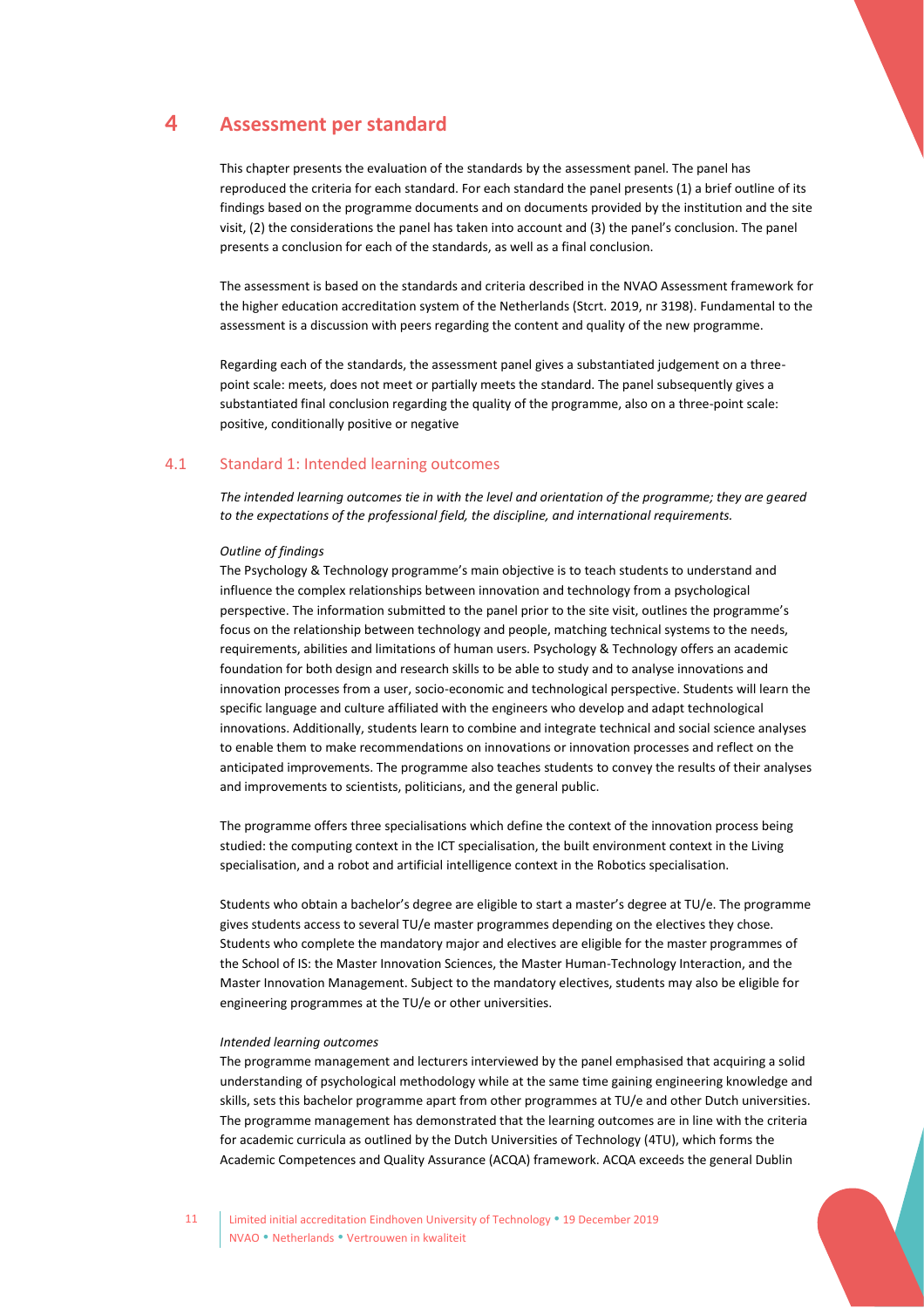descriptors by making the notion of academic education explicit and measurable and adding the competence Designing which is an essential competence for universities of technology. The ACQA framework specifies seven different competence areas that cover the Dublin descriptors, but in a more detailed way, for students to gain proficiency in a) one or more scientific fields; b) doing research; c) designing; d) a scientific approach; e) basic intellectual skills; f) cooperating and communicating; g) the temporal and social context.

The learning outcomes of the programme are in line with ACQA. The ACQA framework looks at each course of the programme individually regarding to which extent and to which level academic skills are addressed. From this information, a complete programme profile is determined. Both the bachelor's as well as the master's level are demonstrated by the quality of student supervision, the level of complexity and structure in the assignments, and in the level of multidisciplinary engineering problems. Based on the ACQA framework, it is clear that the intended learning outcomes comply with the bachelor's level.

According to the information provided to the panel, the intended learning outcomes also correspond with the Domain Specific Frame of Reference for Innovation Sciences (DSFR). The DSFR has been drafted by the management of the innovation sciences programmes of the Eindhoven University of Technology, Vrije Universiteit Amsterdam and Utrecht University. It is based on the current academic views where innovation focusses on the successful introduction of new or improved products, processes, or services. IS programmes incorporate different areas of expertise, in particular natural sciences and social sciences, and they focus on micro, meso and macro perspectives. Consequently, according to the information dossier, the DSFR therefore covers the programme's focus on psychology and technology.

#### *Professional working field*

The professional working field is represented by the Advisory Board of the Department IE&IS. The advisory board has recently been split into a scientific and a professional branch. The scientific advisory board consists of representatives from different universities. The professional advisory board consists of representatives from profit as well as non-profit organisations. To be able to have the two bodies work as effectively as possible, one representative has a bridging role and sits on both advisory boards.

The professional advisory board, partially consisting of alumni, advises the department on the alignment of the department's activities with requirements from the professional working field, including the educational and research matters of the departments' educational programmes. The board meets at least twice a year and plays an active role in determining the level and content of the educational programmes in relation to the needs of the labour market. The advisory board has played a large role in determining the outline of the programme. The representative of the advisory board explained to the panel that the outline of the programme came about during discussions between members of the board in which they established that there is an increasing need for multidisciplinary professionals who understand people's interaction with technology. The School of IS followed the board's proposal to focus on the mutual influence of people and technology, resulting in the profile that professionals who graduate from the School of IS have when entering the job market. This profile has gotten positive feedback from the Advisory Board.

The representatives of the professional working field, who were interviewed by the panel, and are not a member of the Advisory Board, confirmed the need for graduates who have gained psychology knowledge and skills while honing in on engineering. Due to the fast-changing society where artificial intelligence has become increasingly vital, there is a growing demand for people who look at technology from a different perspective, i.e. the perspective of the users of those technologies. Furthermore, the international focus of the programme is necessary, according to the interviewees, as most engineers will be working globally and in, or with, international teams.



12 | Limited initial accreditation Eindhoven University of Technology . 19 December 2019 NVAO Netherlands Vertrouwen in kwaliteit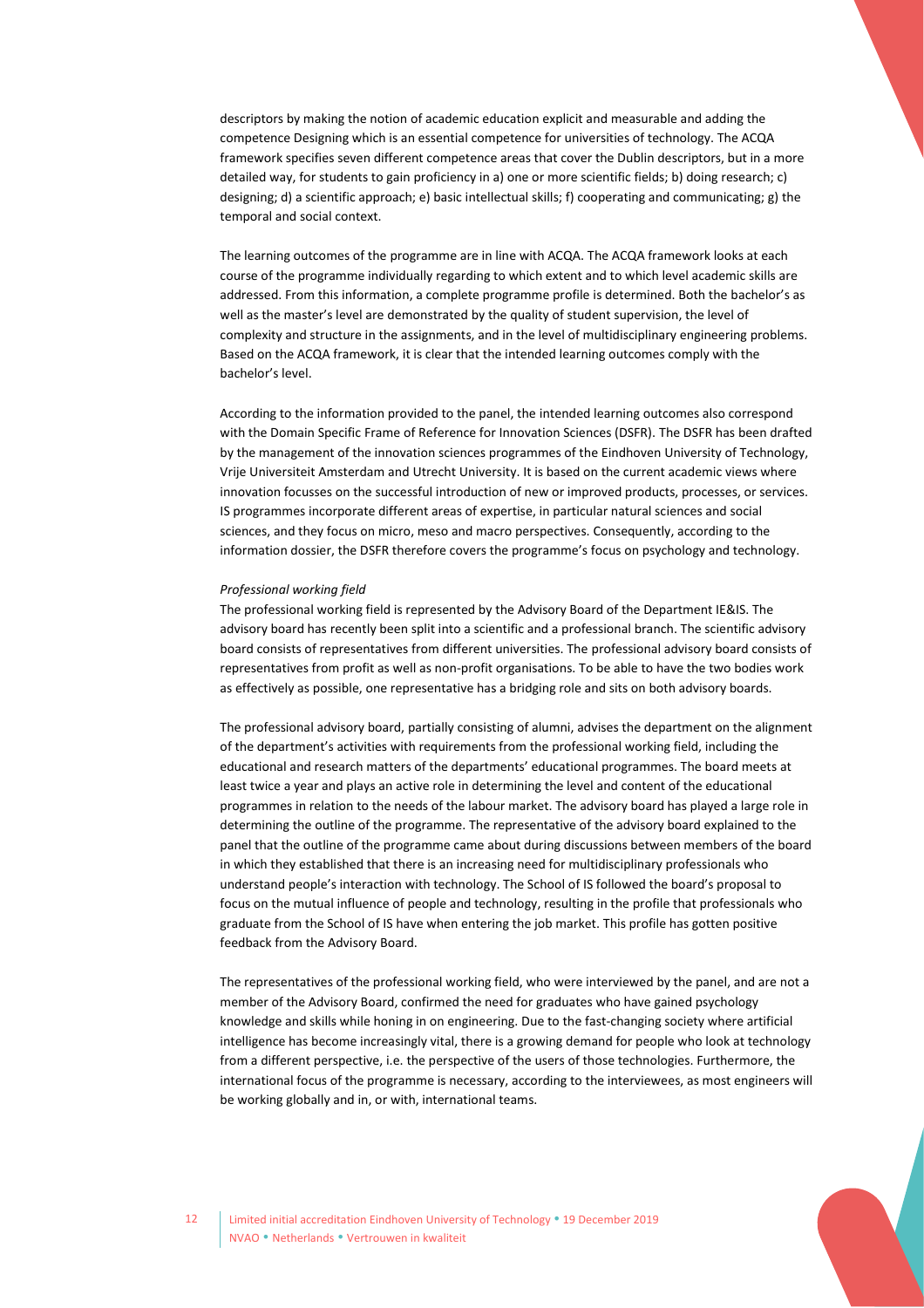#### *Considerations*

The panel appreciates the relatively unique programme with a clear relevant profile in the Netherlands. The programme's management, the lecturers, and the professional working field, all emphasise the need for a bachelor's programme that focuses on user experience of innovations and innovation processes. This is achieved by combining psychological methodology with engineering. The programme is well-structured by having a multidisciplinary approach that focusses on acquiring both academic skills as well as designing and engineering skills. The panel reviewed the intended learning outcomes of the programme and confirms that they comply with the ACQA framework for the bachelor's level. The requirements for the bachelor level are also met in regards to the academic input in terms of knowledge and understanding of relevant fields, research skills and academic skills.

The panel notes that the programme is primarily focused on psychology and research, whereas the technical component of the programme is limited to design requirements. The limited focus on the technical component in the Psychology and Technology major has raised the question of whether the aforementioned learning outcomes enable students to gain sufficient engineering knowledge to pursue a master's programme or a professional career within a more technical field. During the conversations with the programme management, the lecturers, students, alumni and the professionals from the working field, the panel noticed that most students pursue a career with a multidisciplinary focus. Students who aspire a more technical career acquire the required knowledge and skills, provided they chose the appropriate electives. The panel therefore does not consider it to be a problem that the programme's primary focus is on psychology and research, as long as the programme representatives are open and transparent towards prospective students about the limited focus on engineering.

Furthermore, the panel has assessed the DSFR and finds that the core of the programme is not completely consistent with the framework's objective. The unique feature of the programme, its combination of psychology and technology, would better fit a framework where this combination of disciplines is at its core. Also, the programme is less focused on innovation. The panel advises looking into multidisciplinary programmes, as well as looking into frames of reference that include multidisciplinarity.

The programme's Advisory Board, which gives advice to every programme of the Department of IE & IS, is well-structured, comprising of both profit and non-profit organisations. Based on the interviews with the professional working field, the panel notices that the programme is actively engaging its stakeholders in terms of knowledge and competencies, as well as in terms of the English language. As a result, the programme is filled with relevant subject matters and trends from the professional working field.

Finally, the panel gathers that the international positioning of the programme can be improved if the programme is more strongly embedded internationally, and therefore advises to pursue a more vigorous international profile.

The panel is of the opinion that the intended learning outcomes have been adequately formulated. The programme's focus is relevant and meets the needs of the professional working field. The panel considers standard 1 to meet the requirements.

*Conclusion* The programme meets standard 1.

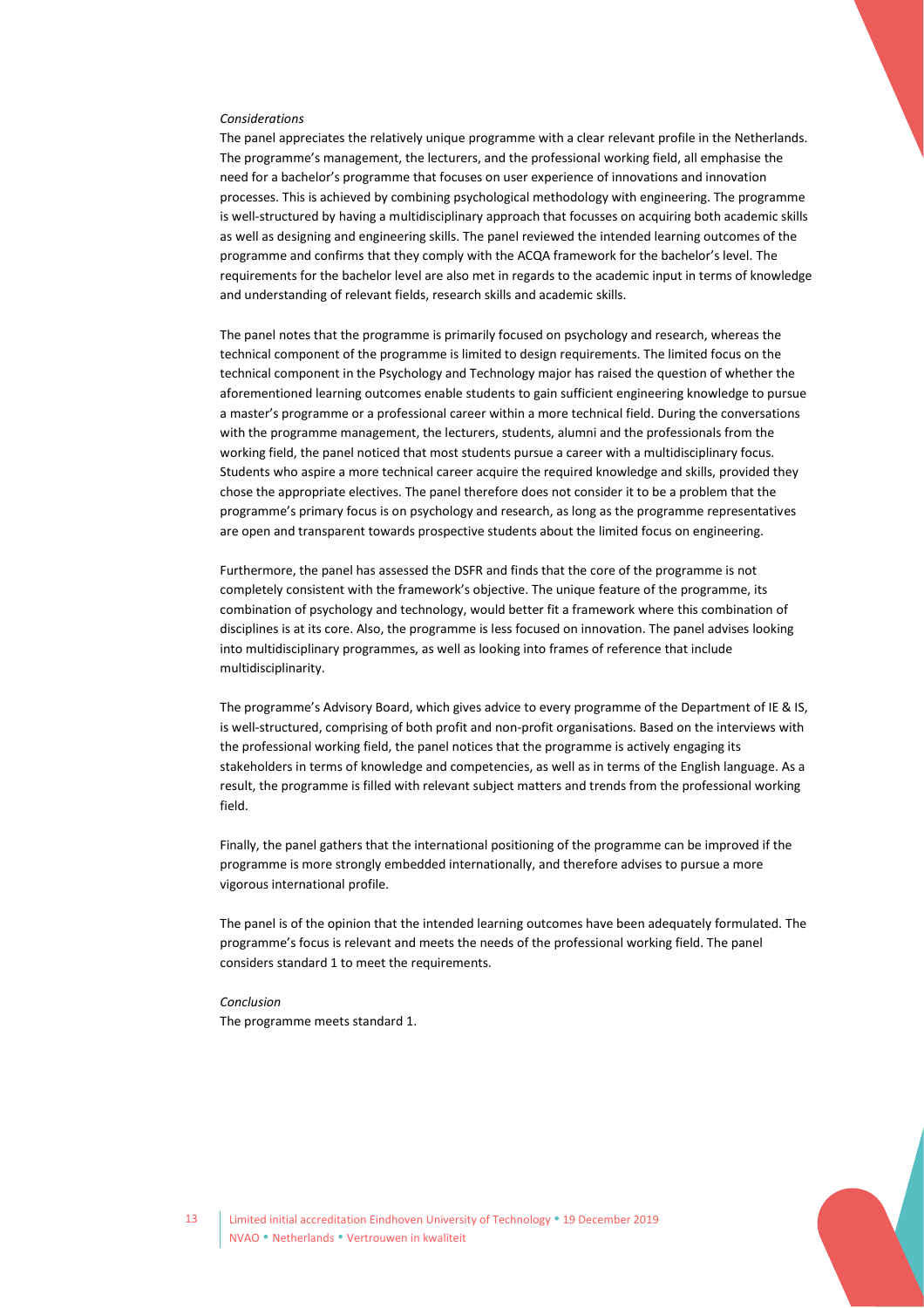#### 4.2 Standard 2: Teaching-learning environment

<span id="page-13-0"></span>*The curriculum, the teaching-learning environment and the quality of the teaching staff enable the incoming students to achieve the intended learning outcomes.*

#### *Outline of findings*

The Bachelor of Psychology & Technology is a three-year English programme, with a total study load of 180 European Credits (EC). The curriculum is in line with the Bachelor College structure of Eindhoven University of Technology. This means that every BSc programme consists of major courses (90 EC), basic courses (30 EC), User Society Enterprise (USE) packages (15 EC) which comprises three USE courses, and elective courses (45 EC). TU/e aims to enhance the educational organisation and feasibility of the programmes, by aligning the BC courses into three courses per quartile, each course consisting of 5 credits.

The major of the Psychology & Technology programme consists of so-called learning lines. Each learning line includes three courses. All three of the courses cover closely related topics. First there is an introductory level-1 course on the topic, followed by an in-depth level-2 course, and lastly an advanced level-3 course. The learning lines are intertwined with the three pillars of the major: Psychology, Research methods, and Engineering. This is to ensure the vertical connection between the learning lines and thus creating coherence between the structure of the programme and the learning process of the student. The major courses on psychology cover topics on brain perception action, cognition, social interaction and consumer behaviour. The Behavioural Research Methods courses cover statistics methods, research designs and qualitative and quantitative research. The Engineering courses cover four mandatory specialisation courses (20 EC) that students do at other departments of the TU/e, with a focus on ICT, Living or Robotics. The programme also includes mandatory engineering electives (15 EC) and basic engineering courses (20 EC).

The final phase of the programme is dedicated to the Bachelor's End Project (BEP, 10 EC). Students make a list with preferred topics for the BEP, after which they are assigned to a lecturer who matches one or more of their preferences. The lecturer then suggests a project. It is the student however who formulates the project's research question. A group, comprising of a maximum of 5 students will work together to collect the necessary data. Students are also allowed to choose their own project as long as their supervisor agrees to it. Students are actively supervised throughout their BEP. They will be strengthening and deepening their knowledge, insights and skills from a variety of fields by collecting data, literature and other sources. Students are allowed to start with the BEP as soon as they obtain their year-1 certificate, have 120 credits or more, and have successfully completed the Behavioural Research Methods 2: Dealing with data course, or the Advanced research methods and research ethics course.

The basic courses are five main courses which cover a number of topics and skills that every BC programme shares, which are programmed in each quartile in year-1 and in the first quartile of year-2. The basis courses form the foundation for the TU/e engineering profile and focus on generic engineering skills. The five courses are Calculus, Physics for Technology, Data Analytics for Engineers, Engineering Design, and Humanities & Social Sciences (USE).

The USE courses look at engineering from different perspectives. The user perspective, the society perspective and the entrepreneurial perspective. These perspectives address the impact that artefacts have on users, the business and society as a whole. In 2018-2019 ten USE packages were offered. Each package is organised around a theme and consists of an exploratory subject (5 EC), an in-depth subject (5 EC), and an applied subject/project (5 EC).

The elective courses allow students to put together their own individual programme. Students can opt for coherent elective packages that are comprised by the TU/e departments, or separate elective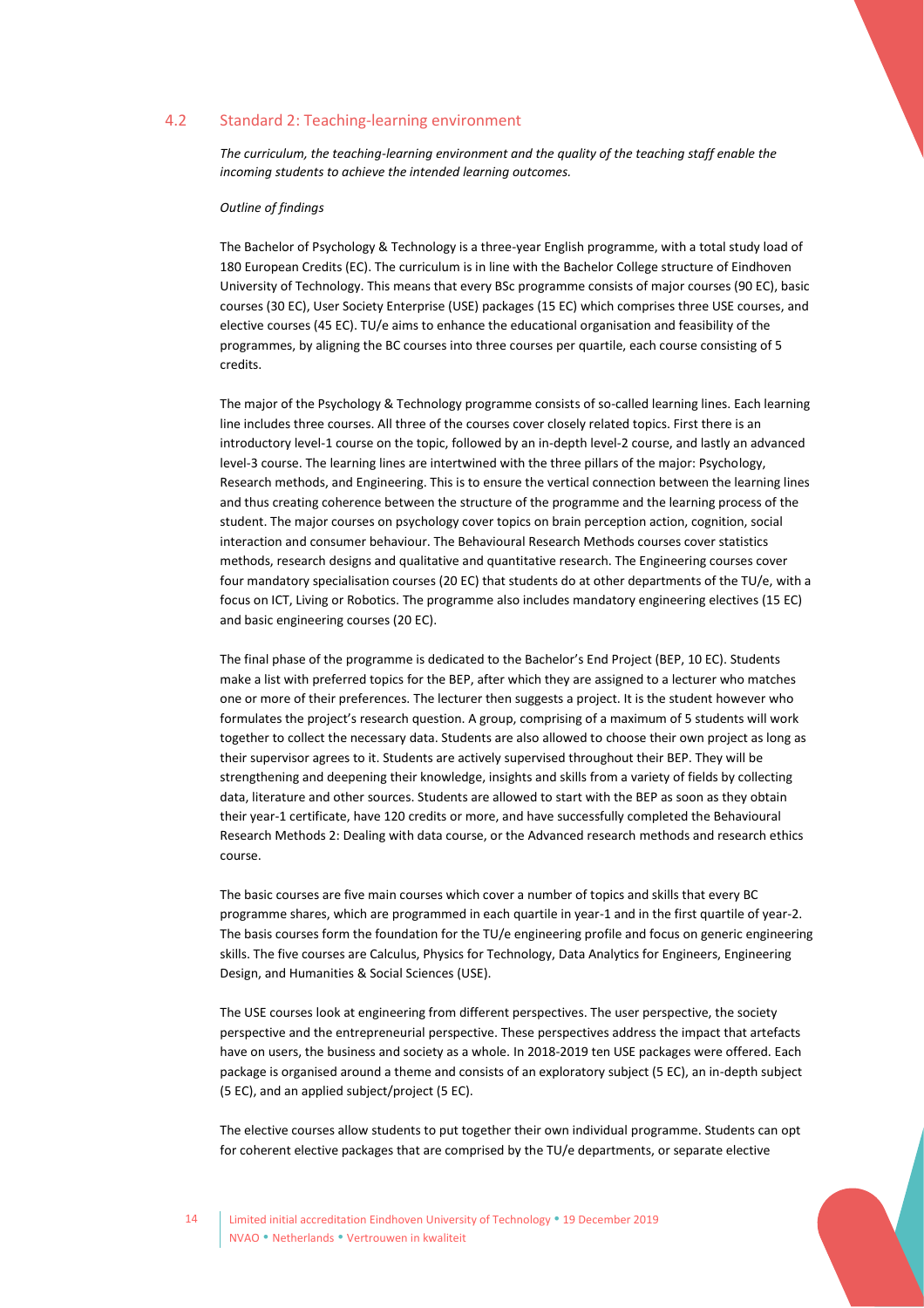courses. In order to ensure the technical level of the programme and to maintain a close link to their ICT, Living or Robotics specialisation, the bachelor Psychology & Technology requires students to choose at least one in-depth engineering package (15 EC).

The BC strives for coherency by incorporating measures intended to integrate the different courses into coherent educational programmes. To ensure coherency between the courses of the programmes, the BC has laid down coherence requirements in the Examination Rules and Procedures document. The BC requires coherency between the four specialisation courses of the major programme, as well as in the USE packages and in the elective packages. If elective courses of an individual programme consists of at least two coherent packages, the individual programme automatically satisfies the coherence requirement. Individual programmes with only one coherent package, will be checked by the Examinations Commission for coherence.

Students need to construct their total programme with at least 45 EC of advanced level-3 courses. The elective part of the programme (including USE) has to consist of at least 30 EC of in-depth level-2 or advanced level-3 courses. During the site visit, students stated that the BC offers a plan app which generates a clear overview of the major, basic and USE courses as well as the level of the courses they have already passed.

The option to spend time studying abroad during the bachelor's programme is limited. This is mainly because of the way the Bachelor College has been set up, as well as the fact that the master's programmes of the GS include a mandatory semester abroad.

#### *Didactics*

The programme has a study load of 40 hours a week, with a maximum of 24 contact hours a week. The programme's teaching methods include lectures consisting of mid-term tests and quizzes, guided selfstudy, tutorials, feedback meetings, project work, individual study time, exam preparation, and Design-Based Learning (DBL). During DBL students work in teams on different design projects to gain professional skills, activate their thinking process, learn to co-operate, be creative, and acquire further multidisciplinary knowledge.

#### *Admission and enrolment*

To be eligible to start the programme, applicants need to have a Dutch vwo diploma (or equivalent) including Mathematics B (or equivalent). Students who successfully complete the first year of a hbo bachelor's programme (or equivalent) in an engineering field, provided that they (at least) hold a vwo Mathematics B certificate (or equivalent) are also eligible.

The TU/e offers a variety of programme related activities prior to their possible enrolment, which allows students to make a well-versed decision as to whether or not Psychology & Technology matches their expectations. Activities include online assessments and the opportunity to spend a day at the university, including classes.

#### *Language*

The working language of the programme is English. The programme management, lecturers, students, alumni, and the professional working field, have given the panel several reasons for this choice. Reasons include students future (international) careers, the necessity for the innovative 'top sectors' in the Dutch economy to attract international students, and the different backgrounds of staff members. Future career perspective reasons have been taken into account specifically, because approximately half of all graduates will continue with the master's programme Human-Technology Interaction (HTI), which is also in English. Additionally, many of the graduates will eventually be working in, or with, international teams, in companies where the working language will be English. The second reason reflects the ambition of the top sectors to attract international students and to make sure they will remain in the Netherlands after completing the programme. The third reason is based on the fact that approximately one third of all lecturers teach in English, due to their international background.

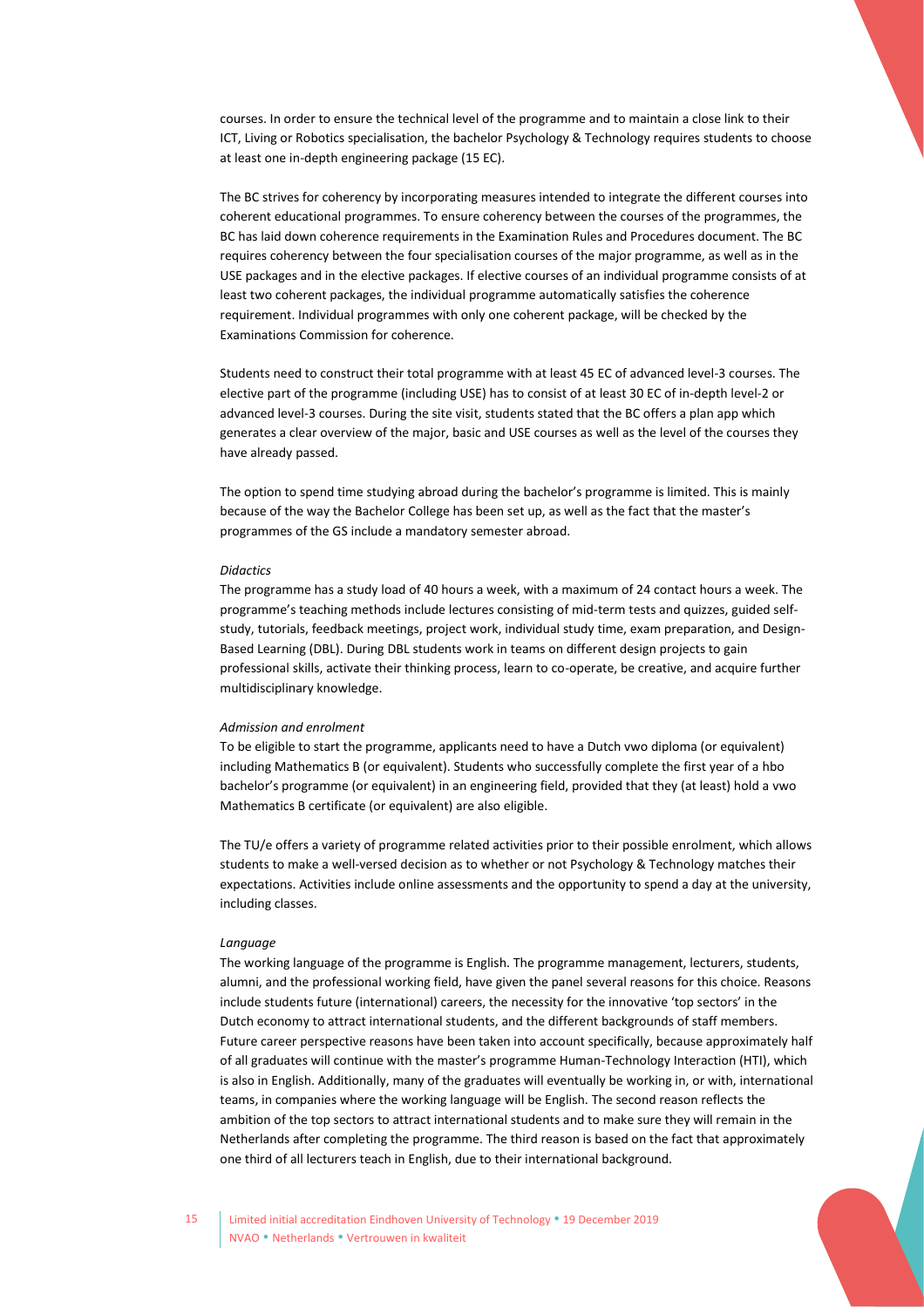#### *Staff*

The IE&IS department selects lecturers based on their expert knowledge and extensive teaching experience. The proposed lecturers of the Psychology & Technology programme are mostly affiliated with the HTI group within the School of IS and combine psychology with technology in their research. In line with TU/e requirements, the faculty members of the programme who are involved in teaching have to hold a PhD, are active researchers in their field, and have a University Teaching Qualification (UTQ $^1$ ) or will obtain a UTQ certificate within three years after being appointed. During the site visit, the panel discovered that approximately 85% of the programme's lecturers have a UTQ. The other 15% of the lecturers are in the process of obtaining this certificate. Through the TU/e's extensive course programme TEACH, courses are available for lecturers who do not have the UTQ certificate (yet), or who would like to improve their skills. During these courses, lecturers will acquire essential academic and teaching skills. Lecturers may be required by Education Management to attend one or more TEACH courses, for example after poor course evaluation results.

The workload at the faculty consist of approximately 50% teaching and 50% research (including potential management tasks). The panel wondered whether lecturers could manage the workload, due to the fact that the BC demands to incorporate more assignments, mid-term tests, coaching and elective packages into the bachelor programmes, while the number of students are growing. This implies that lecturers are expected to be researchers, educators, coaches as well as assessors. Lecturers indicate that appropriate measures have been taken to address the increase of the educational side of the workload, such as employment of new faculty staff members and by generating innovations in education, for instance blended modules that combine online education with traditional classroom methods.

The programme is also actively aiming to increase the number of female faculty staff members. The goal for the programme is to have at least 30% female lecturers.

#### *Study support*

The programme offers different ways of support to promote successful studying, including an introductory kick-off meeting at the beginning of the programme, student advisors, teacher coaches and student mentors. The kick-off meetings are organised by student advisors and Education Management, and is held on the first day of the academic year. Students will attend one kick-off meeting to become acquainted with the set-up of the programme and its potential pitfalls, deadlines, and regulations.

The course advisors provide information regarding the programme, regulations and study facilities. They are the main point of contact for students regarding programme-related or personal matters. Student advisors also monitor students' progress and issue the (pre-)binding study advice, on behalf of the Examinations Committee, at the end of the first year. If concerns arise whether or not the programme is right for a specific student within the first semester, student advisors will help students to seek a more appropriate programme, either within or outside the TU/e. The student advisor with whom the panel spoke, informed the panel that between 25 to 30 percent of the students struggle with the programme and receive a negative binding study advice. The BC structure allow students to easily switch between bachelor programmes, since basic and USE courses will remain the same in any bachelor programme, and successfully completed major courses of the initial programme can be used as electives in the new major. According to the student advisor, not many students switch from Psychology & Technology to other TU/e majors. However, switching to the Psychology & Technology programme happens more and more frequently with currently approximately 25 of 125 students who have switched to Psychology & Technology.

Teacher coaches are members of the scientific staff who inform students during information meeting about course packages, electives, and elective packages. Students will get a teacher coach assigned to them at the beginning of the programme and can contact their teacher coach about electives during the



<sup>1</sup> In Dutch: Basiskwalificatie Onderwijs (BKO)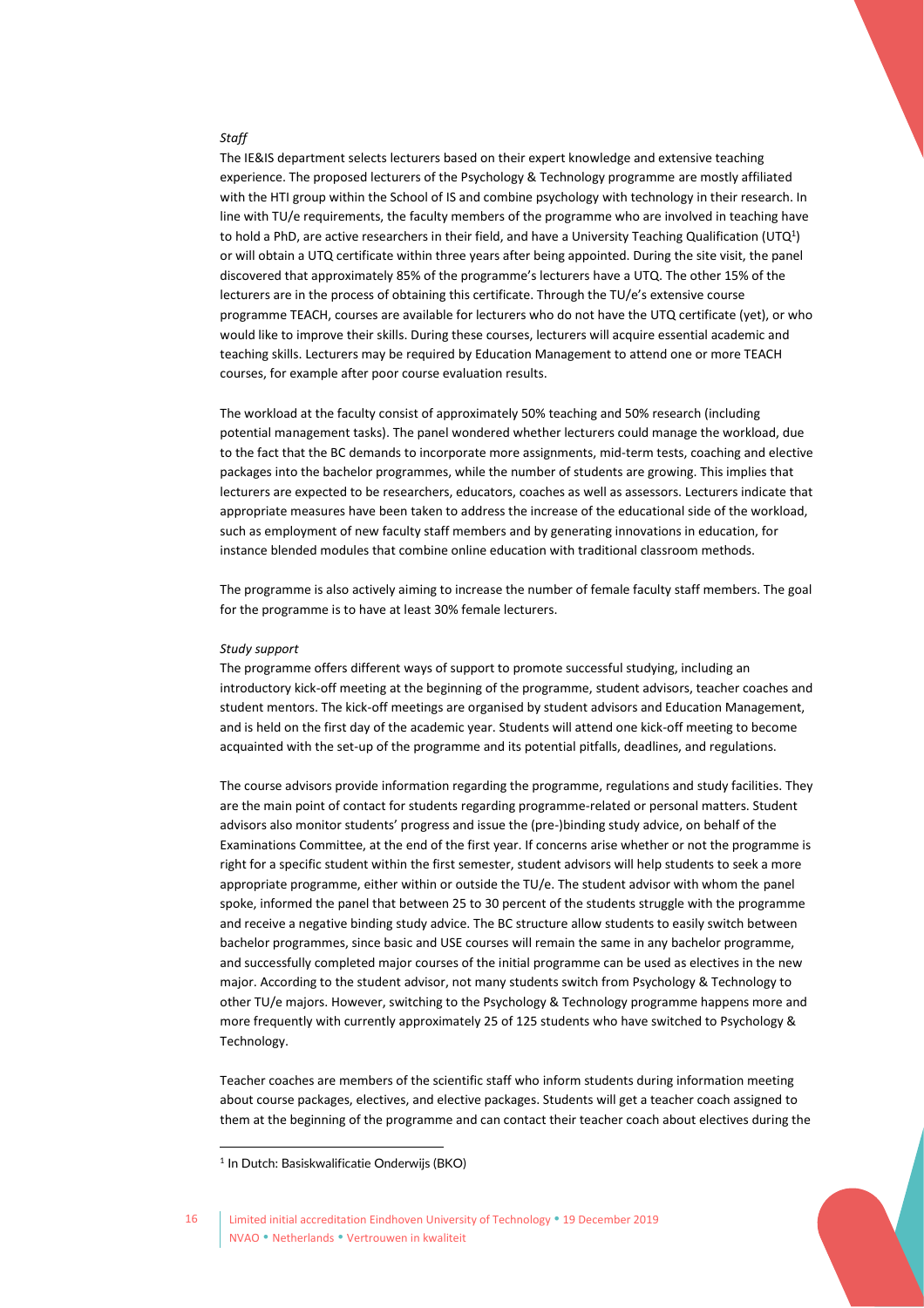course of the entire programme. Student mentors are senior students who offer new students peer-topeer coaching throughout their first year. During mentor group meetings, consisting of ten to twelve students, mentors assist students with practical matters. In particular with supporting students making decisions regarding their specialisation and electives. Additionally, student mentors provide social support and help students get familiarised with the student community. Student mentors are appointed by their department and are trained by the BC before starting as a mentor. The training provides student mentors with the necessary skills to effectively and appropriately provide guidance to new students.

During the site visit, the panel questioned the study success rate of the programme, since only 22% of the students graduated within the set duration of three years. Programme management, lecturers, students and alumni all clarified that students increasingly chose to extend their studies by undertaking additional activities such as participating in committees or student/study association boards. Another reason according to the interviewees is the relatively large number of switching students from one programme to another. As each course only starts once a year, students have an increased change to experience study delays.

The panel also learned that Intermate, the study association for students from the School of IS, plays an active role in providing a place of leisure, broadening students' (career) horizons, and enhancing the quality of education. An example of the latter is study association members who commit themselves to becoming 'college followers', who observe lectures and question students about their opinion on the course. The college follower will approach lecturers if they see reason to do so.

#### *Quality assurance*

The programme management emphasised that the programme has a sound quality control system that monitors course results and student evaluations. In order to promote and monitor quality, courses are evaluated using online surveys. The programme is also evaluated at set times throughout the year and in different formations, with students, lecturers, the programme chair, the director of education, the Examinations Committee, and the Programme Committee. Findings are shared with stakeholders, and, if necessary, procedures for improvement are put in place, such as adjusting course material, adjusting the difficulty of exercises, rescheduling deadlines, adjusting tutors' instruction and organising feedback sessions.

#### *Considerations*

The panel is of the opinion that the curriculum is well structured, as it covers all of the intended learning outcomes and addresses the programme-relevant subjects. The programme provides a strong psychological profile of Human-Computer Interaction within the three pillars: psychology, research methods and engineering, thereby offering students to either deepen or broaden their (inter)disciplinary knowledge and understanding. Although research methods and techniques are taught adequately, the panel recommends strengthening and extending the programme's research methodology to meet the objectives of a research focused bachelor programme.

The three specialisations, ICT, Living, and Robotics, provide a proper solution to the societal need for Tshaped researchers in these particular fields. Furthermore, the panel noticed a good connection between research topics and BEP projects. The options to switch to other fields, indicates a sufficient foundation for a wide range of follow-up masters.

During discussions with staff members, the panel spoke with motivated and engaging lecturers. All of the lecturers are experienced lecturers who have a PhD and are active researchers with a multidisciplinary focus. The panel was particularly pleased to hear that the programme strives to balance workload between education and research tasks. This balance ensures that the latest research results can be used within the programme. The panel is also convinced that the workload of lecturers is manageable, due to hiring extra faculty staff and the educational actions that have been taken by the programme management.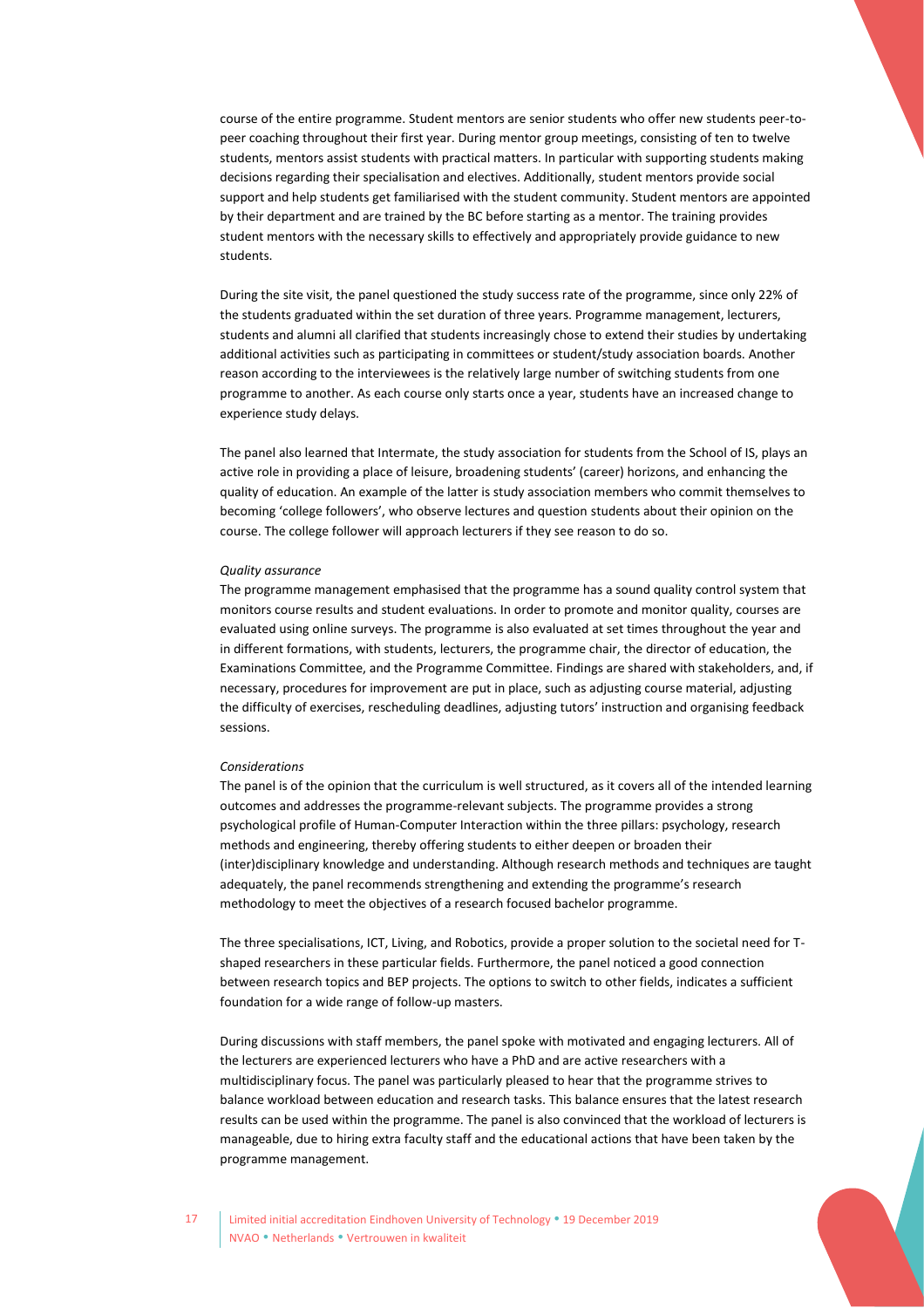The proportion of 85% of the lecturers having obtained their UTQ and another 15% of the lecturers being in the process of acquiring this certificate is satisfactory. The panel is also positive about the monitoring of the male/female ratio, with a minimum goal of reaching 30% female lecturers. The panel did note that most faculty staff are Dutch. In order to offer an international programme, the panel advises to aim for a more diverse international staff. Students are very positive about the interaction between students and staff, which is also reflected in students' willingness to evaluate and providing feedback to lecturers.

The working language of the programme is English. Reasons include students' future (international) careers, the necessity for the innovative 'top sectors' in the Dutch economy to attract international students, and the different backgrounds of staff members. The panel is convinced follows the programme's choice to adopt English as the working language of the programme, to match the working language in subsequent master programmes and the professional work field.

The panel has examined the study guides and comes to the conclusion that the course documents are clear and transparent. The teaching concept and the course methods are suitable. Learning concepts and formats are sound and there is a good combination between a wide range of different types of working methods.

A point of concern for the panel was the study success of the programme. Approximately 75% of the students need more than three years to graduate for their bachelor's programme. The panel investigated whether this was caused by a overloaded or not well organized programma. Based on the interviews with programme management, lecturers, students and alumni, the panel finally came to the conclusion that this is not the case. The delay in general is explained by extracurricular activities, additional courses followed and students who switch to the Psychology & Technology programme from other programmes. Moreover, the panel is positive about the guidance students are provided with throughout the programme. The student advisors and student mentors are approachable and deliver effective support to students. Advancing integration into the student community as well as choosing a proper study path.

In conclusion, the panel finds that the curriculum, lecturers and programme-specific services and facilities enable first-year students to achieve the intended learning outcomes. The panel, therefore, considers standard 2 to be met.

<span id="page-17-0"></span>*Conclusion* The programme meets standard 2

#### 4.3 Standard 3: Assessment

*The programme has an adequate system of student assessment in place.*

#### *Outline of findings*

The Psychology & Technology bachelor's programme falls under the School of Innovation Sciences. The school manages the rules, regulations and procedures regarding assessments of each accredited bachelor's and master's programme which are outlined in the Examination Policy of the School of Innovation Sciences. The examination policy of the school corresponds with the Examination Framework of Eindhoven University of Technology. Prior to and during the site visit, the panel examined several documents, such as study guides, course rubrics and the Teaching and Examination Regulations (OER).

Each programme (group) should, in accordance with the Dutch Higher Education and Research Act, have an Examinations Committee. At TU/e, the School of IS has one Examinations Committee and one Assessment Committee acting as an umbrella that cover both the bachelor's as well as the master's programmes of the School of IS. The Examinations Committee is responsible for the quality assurance of

18 | Limited initial accreditation Eindhoven University of Technology . 19 December 2019 NVAO Netherlands Vertrouwen in kwaliteit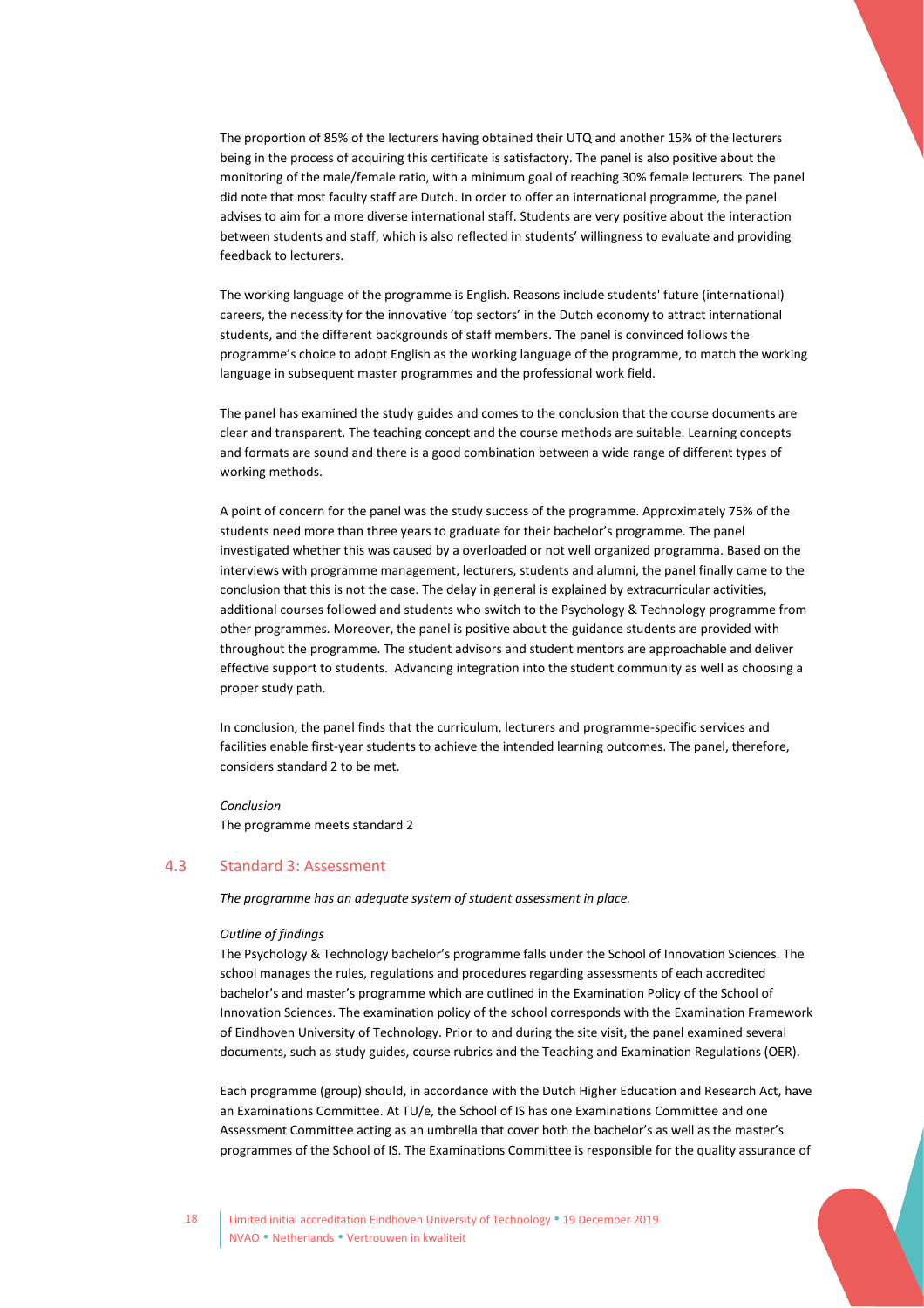teaching and assessment, and aims to ensure that examinations are valid, reliable and transparent. The responsibilities of the board also include appointing examiners and monitor their performance. The Examinations Committee is supported by the Assessment Committee. The Assessment Committee examines course evaluations and determines whether assessments are in line with the intended learning outcomes of the programme. The Assessment Committee will provide lecturers with feedback and recommendations for improvements when course evaluations give reasons for such actions.

In line with TU/e's policy, the bachelor's programme has an examination plan, including an overview of the individual courses, the type(s) of assessment per course, and the various learning outcomes of the programme. The examination plan is constructed by linking the learning goals of a course with rubrics that reflect student performance for each learning outcome. Courses usually have various assessments throughout the quartile which often includes, multiple-choice exams. These are complemented by a variety of different assignments and other types of examinations that together lead to the final grade of a course. The programme assessors are responsible for the validity, reliability and transparency of examinations. To ensure validity, lecturers use test matrixes, to check the exam items with the course learning outcomes. Moreover, lecturers apply the four-eyes principle and review each other's exams. To foster reliability, lecturers use rubrics for the assessments of examinations.

In accordance with the Dutch Higher Education and Research Act, the Bachelor of Psychology & Technology programme will also have a Programme Committee. This committee monitors and maintains the quality of the bachelor programme by analysing, assessing and providing feedback on educational matters related to the bachelor programme, including the OER.

#### *Bachelor's End Project*

The BEP consists of academic research in the Psychology & Technology domain. The study guide Final Project Bachelor Psychology & Technology, was reviewed by the Examination Committee and has clear and strict guidelines for graduation, including learning outcomes, learning goals, assessment criteria and the procedures to graduate. The student must formulate clear research questions, have a transparent and relevant research methodology, collect data and conduct an analysis. Students may collect the necessary data in with a group of students, although they will have to be working individually to formulate their research question and write their thesis. The programme has formulated the thesis learning outcomes, which are in line with the intended learning outcomes. The thesis is supervised and assessed according to the intended learning outcomes by means of an assessment form. The Examinations Committee stated that they have asked lecturers to specify the rubrics to a rubric of the learning outcomes which helps lecturers mark in a consistent way, and enable them to provide constructive feedback to students. The rubric will have clearly defined criteria, level descriptors and marking guidelines to support the transparent and explicit use of criteria, generate clear grades and provide extra clarification to students about their performance. At the time of the site visit, the first draft of the specified rubrics was under review from the lecturers, after which the document is submitted to the Examination Committee.

Performance of students is evaluated by the TU/e supervisor and a second assessor who will determine a final grade together. If the student carries out his research in an organisation or business, the external party that supervises the performance of the student, will be asked to advise the TU/e assessors on whether the final project results are a sufficient description of the formulated problem and if the diagnosis provides a good starting point to find a solution to that problem. TU/e assessors determine the final grade during the final assessment meeting and provide feedback to the student.

#### *Considerations*

The panel concludes that the programme Psychology & Technology has suitable procedures in place. The quality assurance of the examination process is well-thought-out. Exams and assessments are well structured and adequately monitored. The Examination Committee is very involved and pro-active in the bachelor programme, which the panel appreciates. The type of assessment is in line with the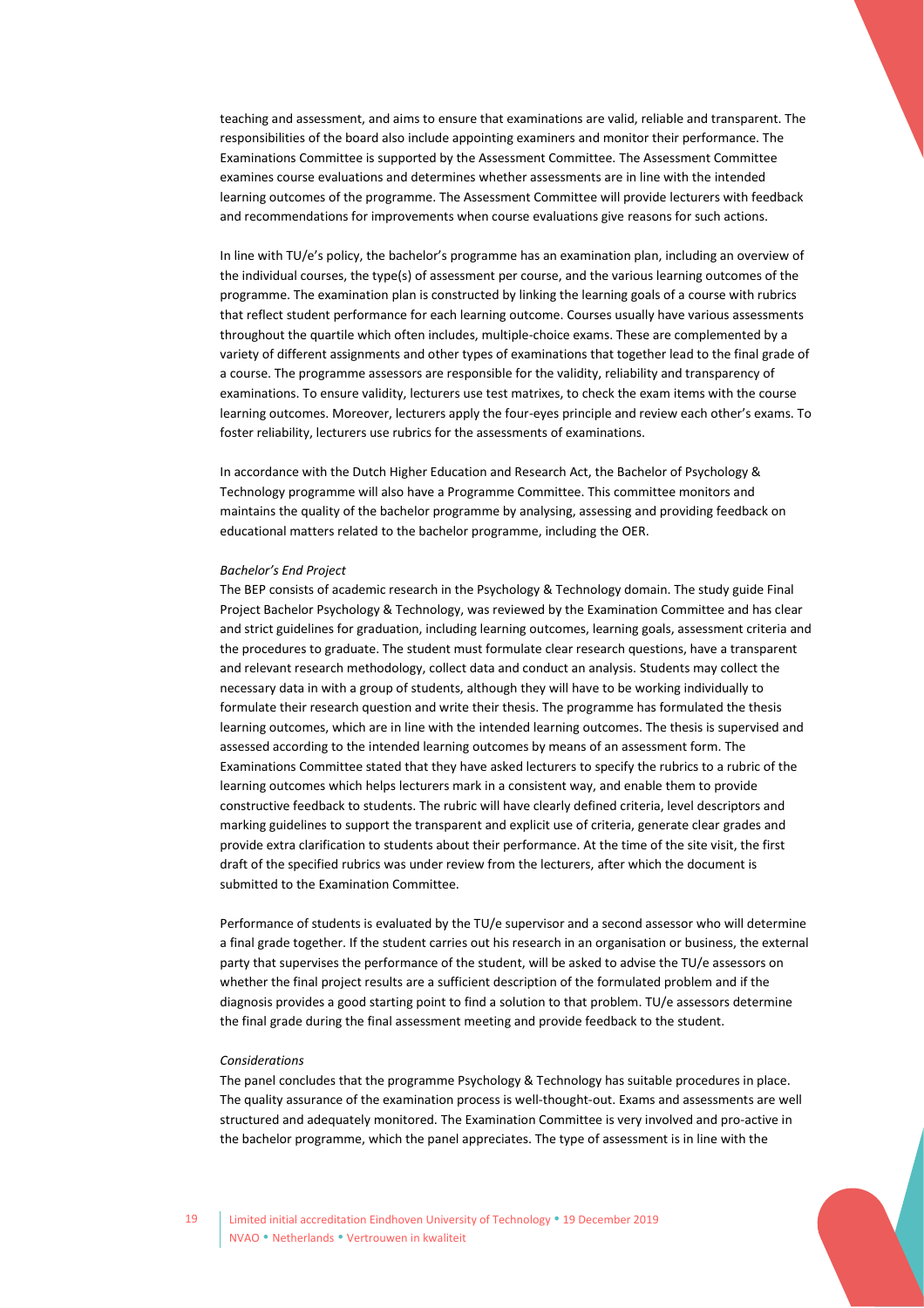learning objectives of the programme and the rubrics are clear. The programme is regularly evaluated in different ways.

The panel noted however that there are certain aspects that could be improved, such as clear calibration of qualitative grading (good – poor) into generated grades. The panel values that, at the time of the site visit, lecturers were working on a rubric to replace the old assessment form of the BEP by a rubric of the learning outcomes. This is one of the improvements suggested by the recented Assessment of the programma Innovation Sciences.

Another element that requires improvement is the fact that lecturers didn't seem to be aware of the existence of the Assessment Committee. The programme management explained that this committee only intervenes in case of poor results on course evaluations. Although the panel understands the explanation of the programme management, the panel recommends raising awareness amongst lecturers regarding the existence of the committee. Lastly, interviewed students mentioned that the marking of exams and assignments could be done faster. Following the comments of the students, the panel advises to grade exams faster.

The examination methods are in line with the course contents to be assessed. The courses are assessed by different ways of examination, although multiple-choice exams dominate. In the opinion of the panel, the programme's choice to assess students with mostly multiple-choice exams is acceptable as long as the programme maintains a focus on adequately covering the course materials.

The panel noted the programme's procedure to assess the BEP by two examiners, using forms with relevant criteria and rubrics to calibrate grades, leading to reliable assessments. Consequently, the panel regards the processes of supervision and assessment for the BEP to be adequate.

<span id="page-19-0"></span>*Conclusion* The programme meets standard 3.

### 4.4 Standard 4: Achieved learning outcomes

*The programme demonstrates that the intended learning outcomes are achieved.*

#### *Outline of findings*

Students demonstrate the achievement of their competences on a bachelor's level by conducting their Bachelor's End Project (10 EC). To judge whether students achieve the intended learning outcomes by the end of the programme, the panel studied the graduation guide, spoke to students and alumni and reviewed a selection of 15 theses from the major Psychology & Technology. The selection covered the three pillars in comparable numbers and included a balanced range of final marks. The panel determined from this that the Bachelor End Projects display a clear emphasis on analytic skills.

Almost all students start a master's programme after they complete the bachelor's programme. Approximately half of the number of students continue their education in Human Technology Interaction. A quarter of students start an engineering master's programme at Eindhoven University of Technology, such as Electrical Engineering, Innovation Science or Data Technology and Entrepreneurship. The remaining percentage of the students choose a different master's programme at TU/e or other universities. Some students choose to start working after graduating their bachelor's programme.

#### *Considerations*

The panel has reviewed assessments, assignments, reports, and BEPs, and is positive about the use of rubrics and the attention to make criteria transparent to students. The BEPs display a clear emphasis on analysing skills, and students more than sufficiently demonstrate mastering the intended learning outcomes in their thesis. Based on the good quality of the theses and the performance of Psychology &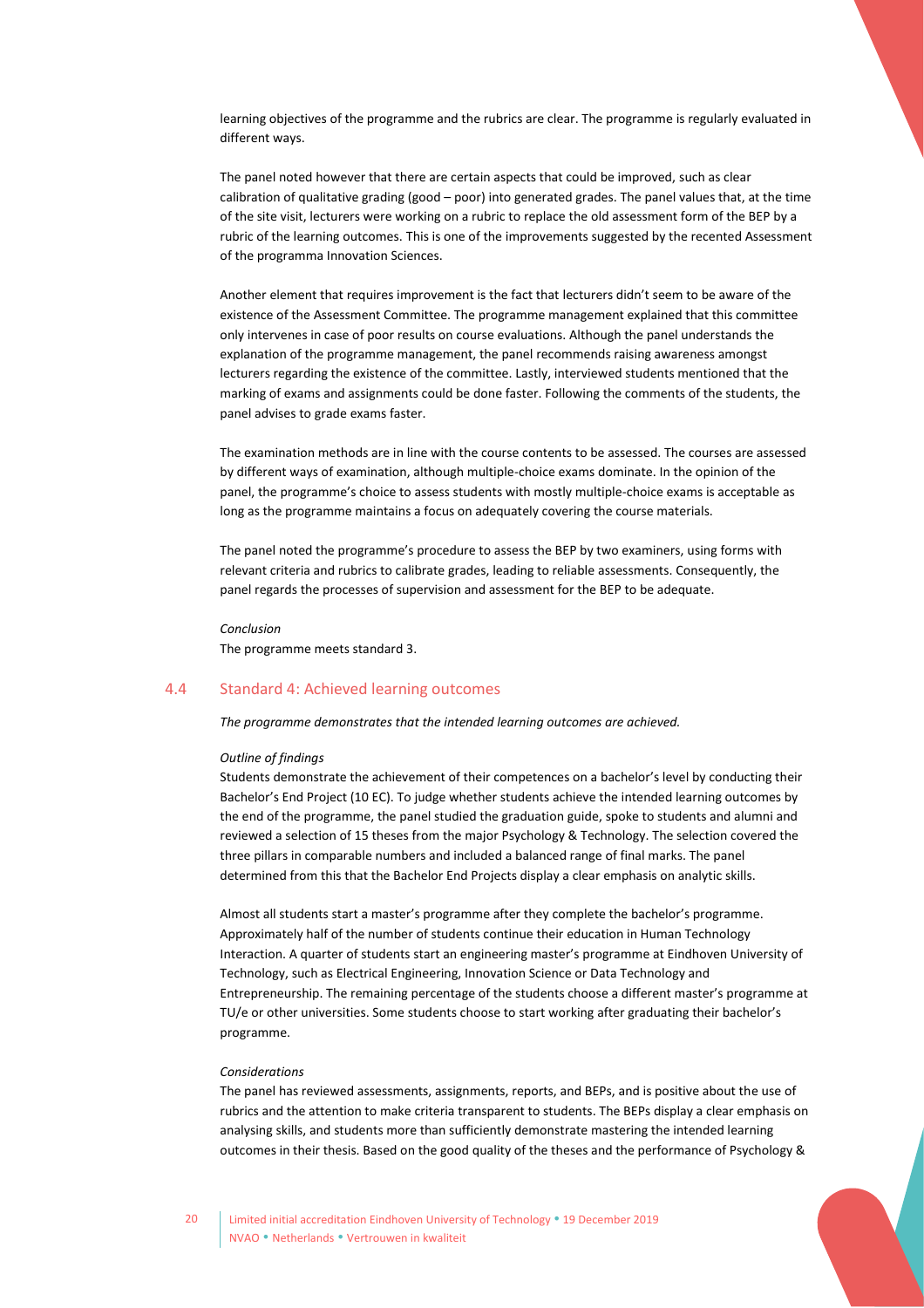Technology graduates in subsequent studies such as HTI masters as well as non-HTI masters like Data Sciences, and their performance in the job market, the panel comes to the conclusion that the intended learning outcomes are achieved.

The panel does note however that the emphasis within the programme lies mainly on psychology and application-oriented research. According to the panel, the programme could strengthen its outline if the engineering and/or engineering applications would be given more prominence than they are giving now. The panel also suggests the programme management to consider adapting the programme's ICT domain into Artificial Intelligence or Data Science, which would be more in line with social and technological developments.

The considerations have led the assessment panel to conclude that the achieved learning outcomes meet standard 4.

<span id="page-20-0"></span>*Conclusion* The programme meets standard 4.

#### 4.5 Qualification and field of study (CROHO)

<span id="page-20-1"></span>The panel advises to award the degree 'Bachelor of Science' to the wo-bachelor Psychology and Technology. The panel supports the programme's preference for the CROHO field of study 'Technology'.

#### 4.6 Conclusion

The panel concludes that the programme meets all four standards and comes to the conclusion that the quality of the programme is sufficient. The new bachelor's programme has a relatively unique profile with a well-developed, structured and coherent curriculum. The programme's management and its enthusiastic, professional and skilled team of lecturers and supporting staff suitably prepares students for a master in Human-Technology Interaction, or in the fields of psychology, or engineering. The intended learning outcomes cover the bachelor's level and the curriculum ensures that students acquire the fundamentals of psychology, research methods, and engineering. The programme has a solid system of student assessment in place, including a sound quality control system.

Based on the findings, the panel formulated the following recommendations:

- Find a better fit for a frame of reference by looking into multidisciplinary programmes, as well as frames of reference where multidisciplinarity is at its core;
- Improve the international positioning of the programme by pursuing a more vigorous international profile;
- Strengthening the programme's research methodology to meet the objectives of a research focused bachelor programme;
- Aim for a more diverse international staff;
- Raise awareness amongst lecturers regarding the existence of the Assessment Committee;
- Grade exams faster;
- Include calibration of qualitative grading (good poor) to numeric grading into the rubric to replace the old assessment form of the BEP by a rubric of the learning outcomes.

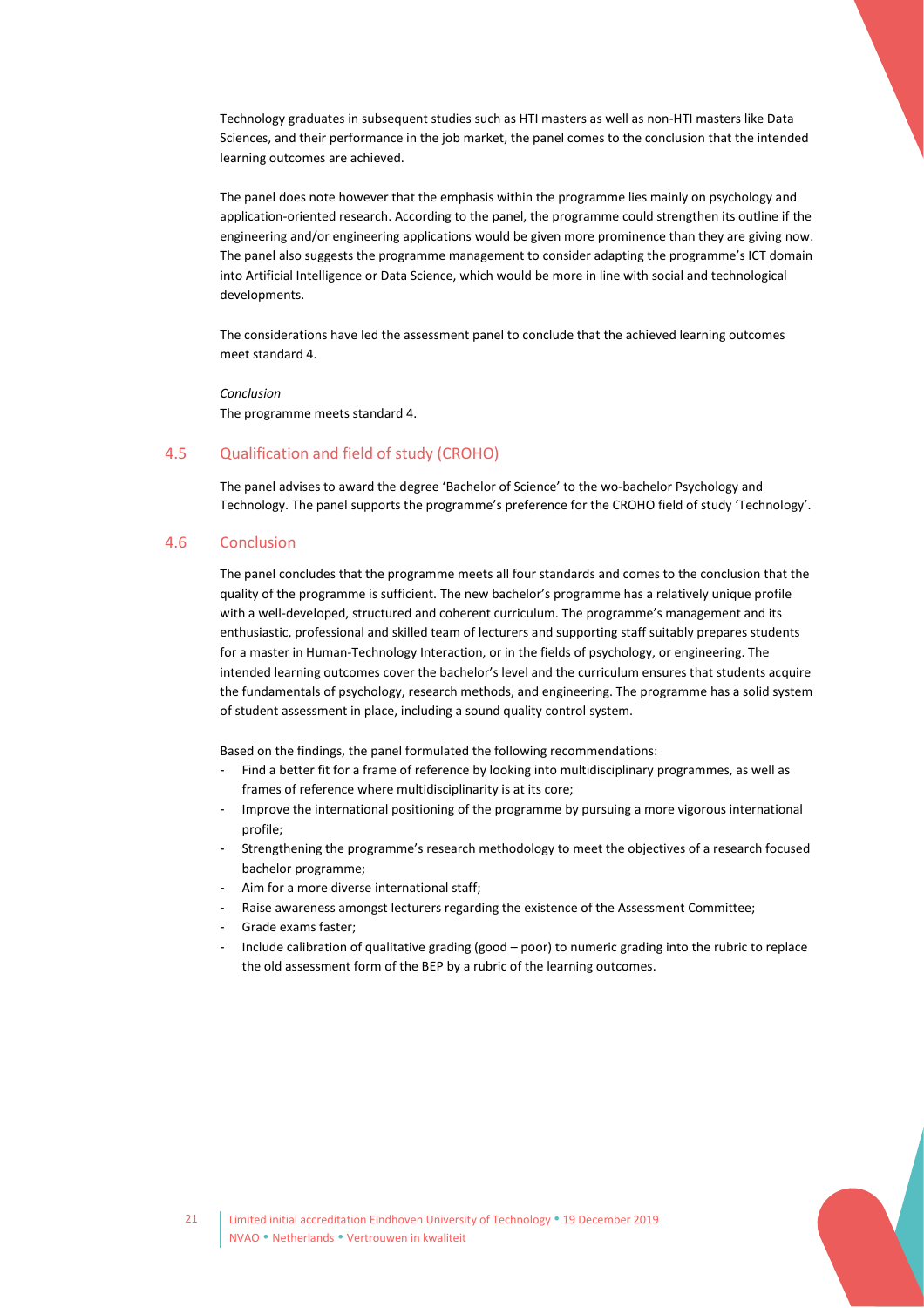# <span id="page-21-0"></span>5 **Overview of the assessments**

| <b>Standard</b>                                                                                                                                                                                                                                                      | <b>Assessment</b>                                   |
|----------------------------------------------------------------------------------------------------------------------------------------------------------------------------------------------------------------------------------------------------------------------|-----------------------------------------------------|
| <b>Intended Learning outcomes</b><br>Standard 1: The intended learning<br>outcomes tie in with the level and<br>orientation of the programme; they are<br>geared to the expectations of the<br>professional field, the discipline, and<br>international requirements | Meets the standard (weighted and<br>substantiated). |
| <b>Teaching-learning environment</b><br>Standard 2: The curriculum, the teaching-<br>learning environment and the quality of the<br>teaching staff enable the incoming students<br>to achieve the intended learning outcomes.                                        | Meets the standard (weighted and<br>substantiated). |
| <b>Student assesment</b><br>Standard 3: The programme has an<br>adequate system of student assessment in<br>place.                                                                                                                                                   | Meets the standard (weighted and<br>substantiated). |
| <b>Achieved learning outcomes</b><br>Standard 4: The programme demonstrates<br>that the intended learning outcomes are<br>achieved.                                                                                                                                  | Meets the standard (weighted and<br>substantiated). |
| Conclusion                                                                                                                                                                                                                                                           | Positive (weighted and substantiated)               |

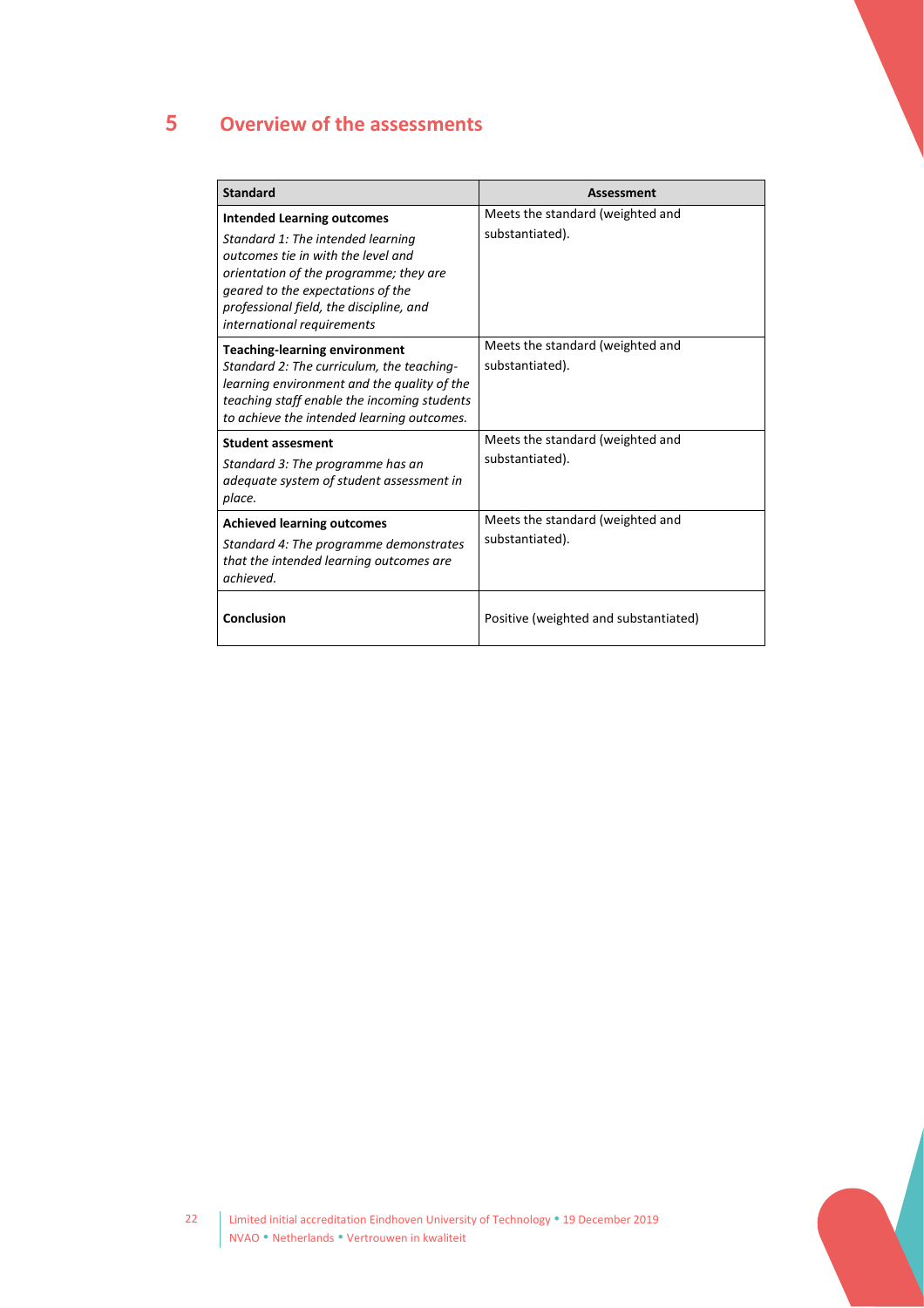# <span id="page-22-0"></span>**Appendix 1: Composition of the panel**

#### Chair

- Prof. dr. ir. Dirk Heylen, (*voorzitter*), professor Socially Intelligent Computing at Twente University

Panel members

- Dr. ir. Maka De Lameillieure, director Research and Valorization, Antwerp Management School;
- Prof. dr. Eric Postma, professor in Artificial Intelligence at Tilburg University Student member

- Wietske Rem, (*student-lid*) student BSc Mechanical Engineering, Twente University

On behalf of the NVAO, Frank Wamelink and Yvet Blom MSc, were responsible for the processcoordination and the drafting of the experts' report.

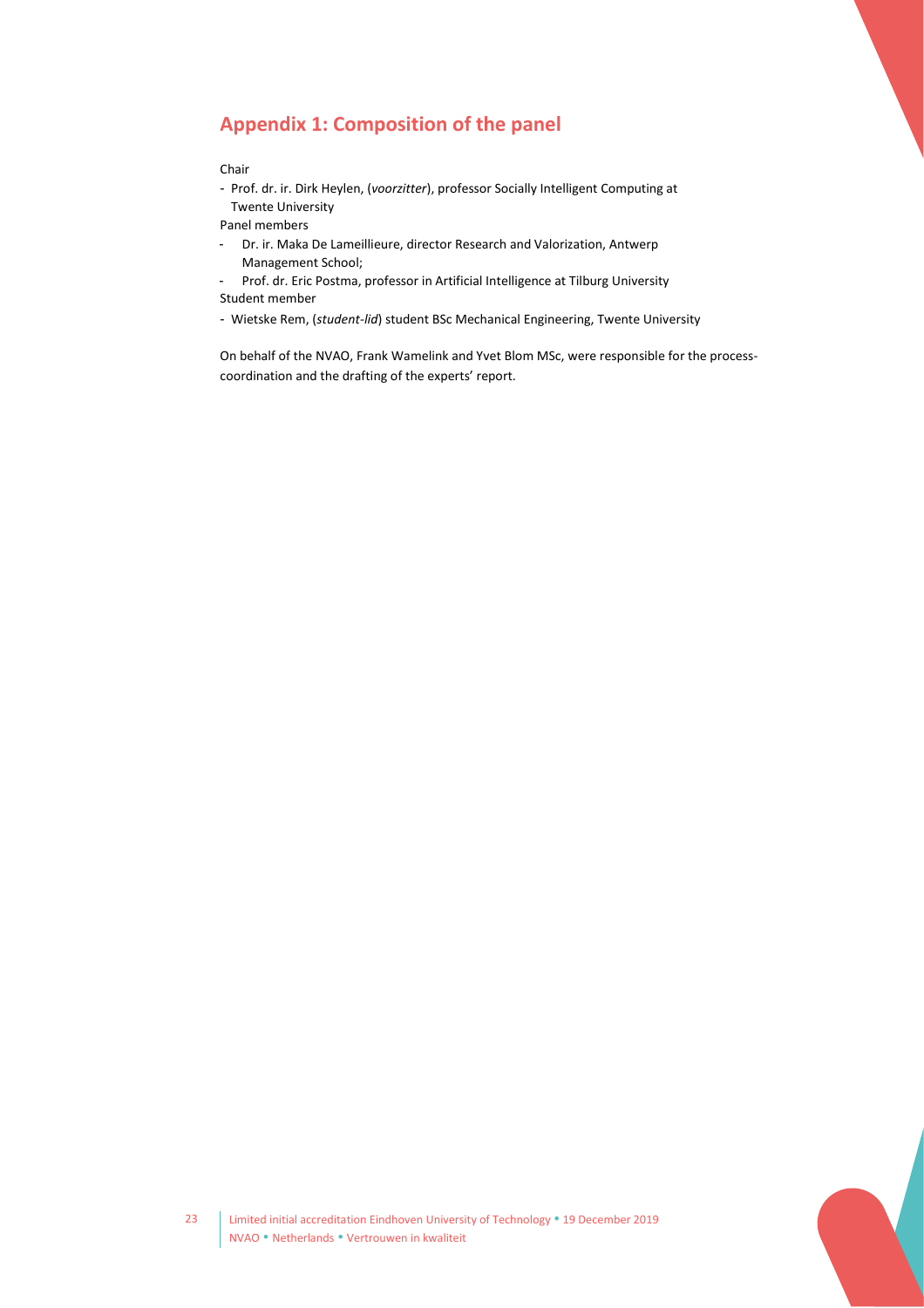# <span id="page-23-0"></span>**Appendix 2: Schedule of the site visit**

The panel visited Eindhoven University of Technology on 23 October 2019 as part of the external assessment procedure regarding the wo-bachelor Psychology & Technology.

| $09:00 - 09:30$ | Arrival of panel                              |
|-----------------|-----------------------------------------------|
| $09:30 - 10:00$ | Dean and Educational Director                 |
| $10:00 - 10:45$ | Representatives of the Examinations Committee |
| $10:45 - 11:00$ | Deliberations by panel                        |
| $11:00 - 11:45$ | <b>Educational management</b>                 |
| $11:45 - 12:45$ | Lunch break and deliberations by panel        |
| $12:45 - 13:15$ | Tour of the facilities                        |
| $13:15 - 14:00$ | Lecturers                                     |
| $14:00 - 14:15$ | Deliberations by panel                        |
| $14:15 - 15:00$ | Students                                      |
| $15:00 - 15:45$ | Professional working field                    |
| $15:45 - 17:00$ | Deliberations by panel                        |
| $17:00 - 17.15$ | Presentation of initial findings              |

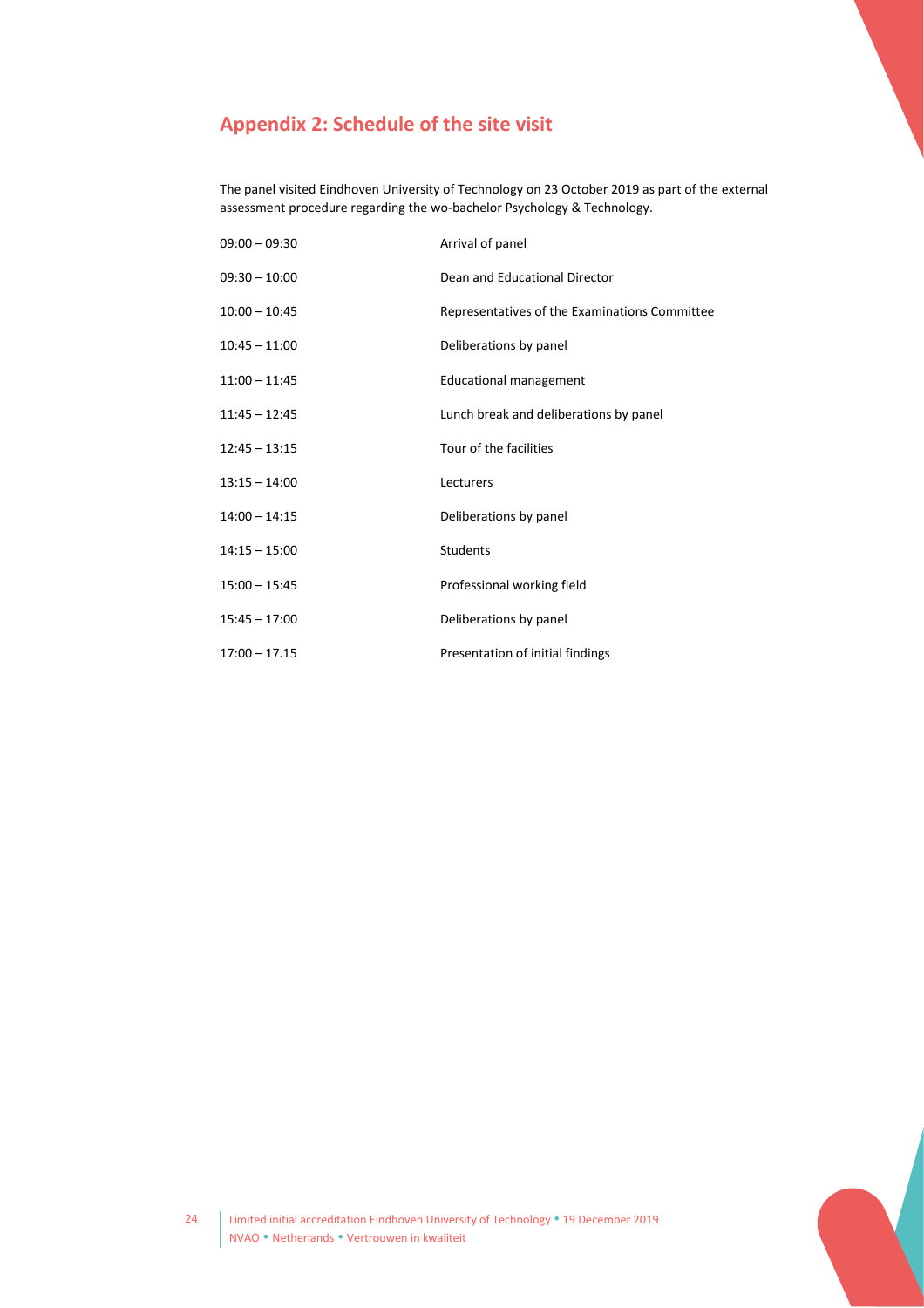# <span id="page-24-0"></span>**Appendix 3: Documents reviewed**

Programme documents presented by the institution

- Initial Accreditation Assessment BSc Psychology & Technology 2019
- Appendices to the information dossier:
	- o Intended learning outcomes
	- o Domain Specific frame of reference Innovation Sciences
	- o Curriculum overviews
	- o Learning outcomes versus courses
	- o Recommendations of 2017 panel
	- o List of scientific staff teaching in BSc PT 2019
	- o Examples of assessment
	- o OER BSc PT
- In addition, the panel was given access to extensive digital information about the programme

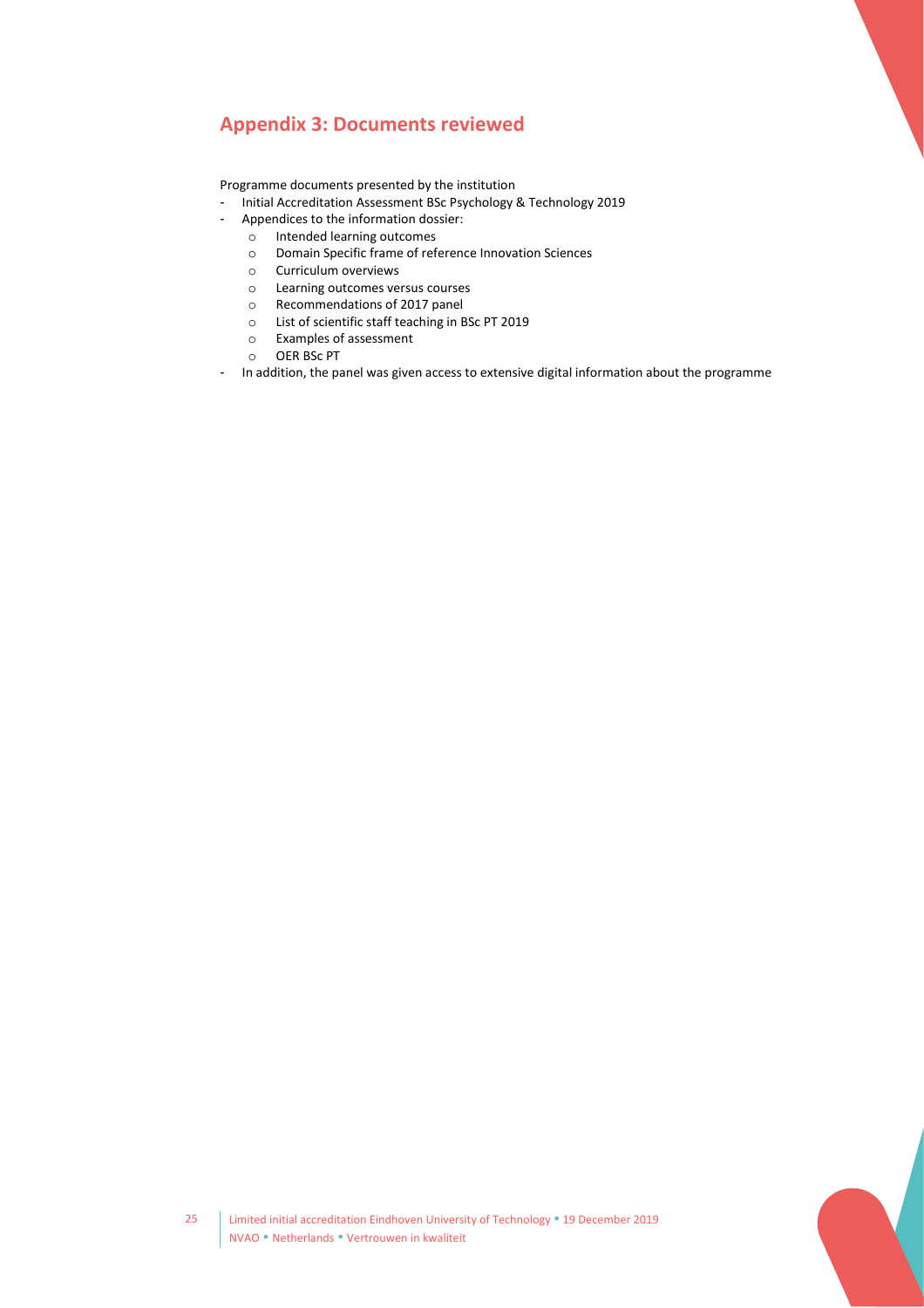# <span id="page-25-0"></span>**Appendix 4: List of abbreviations**

| ACQA         | Academic Competencies and Quality Assurance                                    |
|--------------|--------------------------------------------------------------------------------|
| BС           | <b>Bachelor College</b>                                                        |
| BEP          | Bachelor End Project, BSc thesis                                               |
| UTQ          | University Teaching Qualification (Basis Kwalificatie Onderwijs)               |
| BSA          | Binding recommendation for the continuation of studies (Bindend Studie Advies) |
| BSc          | <b>Bachelor of Science</b>                                                     |
| DBL          | Design-Based Learning                                                          |
| <b>DSFR</b>  | Domain-Specific Frame of Reference                                             |
| EС           | European credit point                                                          |
| hbo          | professional higher education (hoger beroepsonderwijs)                         |
| HTI          | Human-Technology Interaction                                                   |
| IE&IS        | Industrial Engineering and Innovation Sciences                                 |
| IS           | <b>Innovation Sciences</b>                                                     |
| MSc          | Master of Science                                                              |
| <b>NVAO</b>  | Accreditation Organisation of the Netherlands and Flanders                     |
| <b>OER</b>   | Teaching and Examination Regulations (Opleidings- en Examen reglement)         |
| PhD          | Doctor of Philosophy                                                           |
| РT           | Bachelor of Psychology & Technology                                            |
| <b>TEACH</b> | Teaching programme for TU/e staff                                              |
| TU/e         | Eindhoven University of Technology                                             |
| <b>USE</b>   | User, Society, and Enterprise                                                  |
| Vwo          | pre-university education (voortgezet wetenschappelijk onderwijs)               |
| <b>WO</b>    | Academic orientation (wetenschappelijk onderwijs)                              |